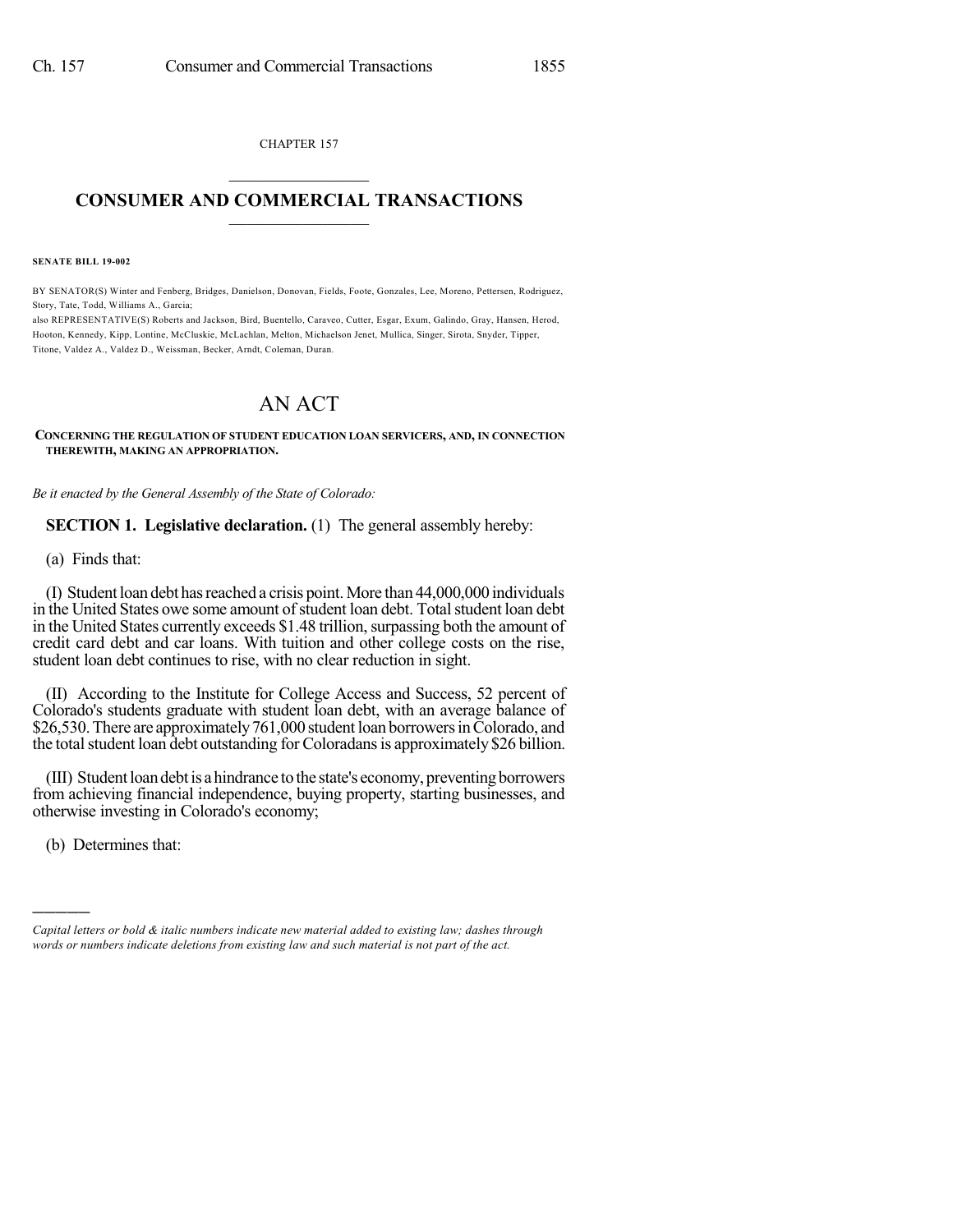(I) Student loan servicers administer student loans, serving as a critical link between borrowers and lenders in managing accounts, processing payments, and communicating directly with borrowers. Despite this critical relationship, according to the federal consumer financial protection bureau (CFPB), there are no consistent, market-wide federal standards for student loan servicing.

(II) The CFPB released a report in September of 2015 that found that student loan borrowers encounter servicers that discourage borrower-friendly alternative payment plans,failto respond to questions and payment processing errors, and failto provide sufficient information to borrowers regarding payments, benefits, interest rates, and other charges; and

(III) A report released in March of 2017 found that Coloradans complained to the CFPB 124 times about their student loan servicers in 2017 alone, and that nationally, complaints against servicers had increased by 429 percent compared to data collected in 2016; and

(c) Declares that it intends by the enactment of the "Colorado Student Loan Servicers Act" to promote all of the following:

(I) Meaningful access to federal affordable repayment and loan forgiveness benefits;

(II) Reliable information about student loans and loan repayment options;

(III) The public interest in furtherance of the state's historic police powers to protect the health, welfare, and safety of the state and, in furtherance of the public interest, the act should be liberally construed to effectuate that intent; and

(IV) Quality customer service and fair treatment.

**SECTION 2.** In Colorado Revised Statutes, **add** article 20 to title 5 as follows:

## **ARTICLE 20 Colorado Student Loan Servicers**

**5-20-101. Short title.** THE SHORT TITLE OF THIS ARTICLE 20 IS THE "COLORADO STUDENT LOAN SERVICERS ACT".

**5-20-102. Scope of article.** THIS ARTICLE 20 APPLIES TO ANY PERSON ENGAGED IN SERVICING A STUDENT EDUCATION LOAN OWED BY AN INDIVIDUAL WHO IS A RESIDENT OF THIS STATE. FOR THE PURPOSES OF THIS ARTICLE 20, THE RESIDENCE OF AN INDIVIDUAL IS THE ADDRESS GIVEN BY THE INDIVIDUAL AS THE INDIVIDUAL'S RESIDENCE TO THE CREDITOR OR TO THE STUDENT LOAN SERVICER. UNTIL AN INDIVIDUAL NOTIFIES THE CREDITOR OR THE STUDENT LOAN SERVICER OF A NEW OR DIFFERENT ADDRESS, THE GIVEN ADDRESS IS PRESUMED TO BE UNCHANGED.

**5-20-103. Definitions.** AS USED IN THIS ARTICLE 20, UNLESS THE CONTEXT OTHERWISE REQUIRES:

(1) "ADMINISTRATOR" MEANS THE ADMINISTRATOR DESIGNATED IN SECTION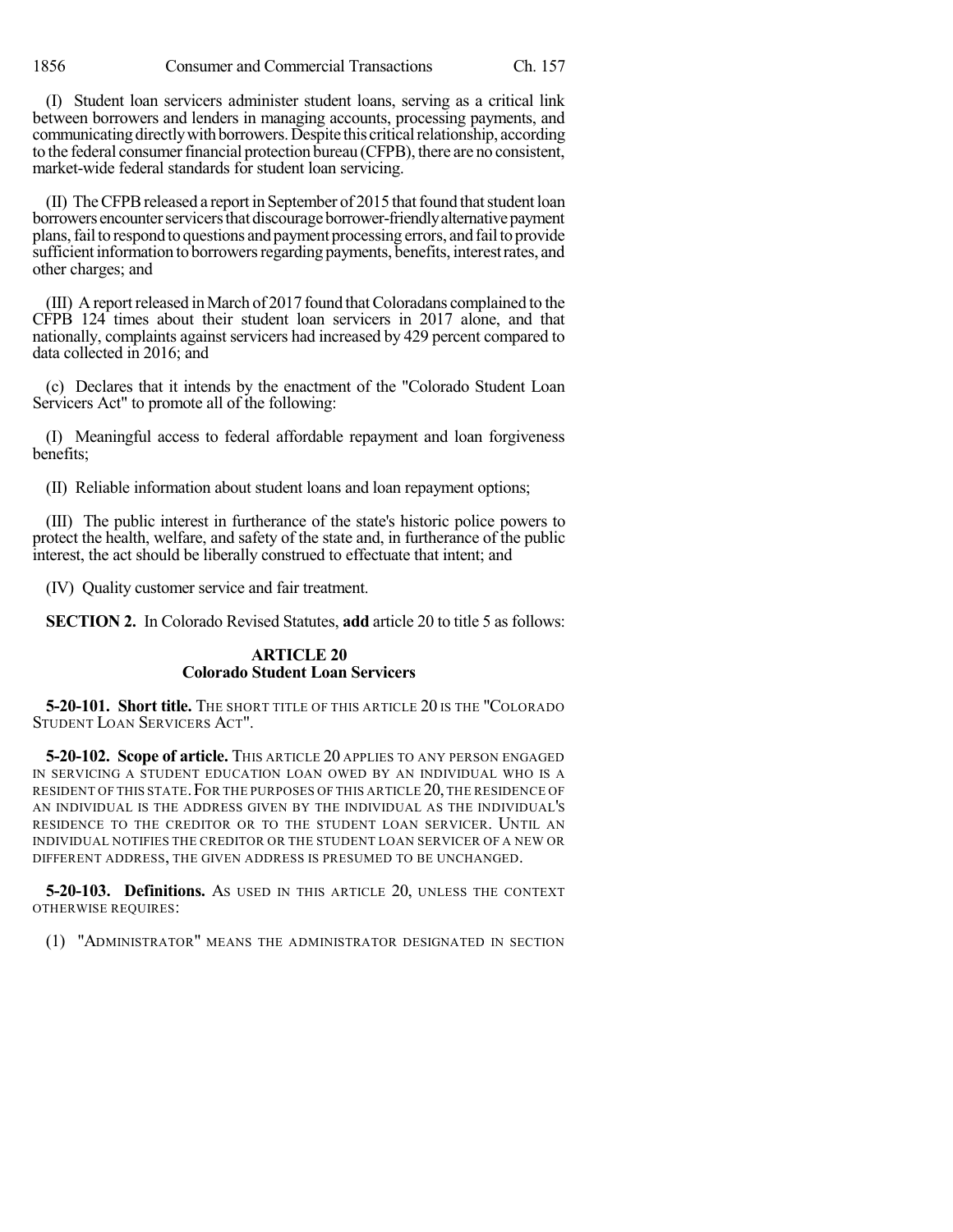5-6-103.

(2) "CONSUMER REPORTINGAGENCY"HAS THE MEANING ESTABLISHED IN SECTION 5-18-103 (4).

(3) "EDUCATION EXPENSES" MEANS ANY OF THE EXPENSES THAT ARE INCLUDED AS PART OF THE COST OF ATTENDANCE OF A STUDENT AS DEFINED IN 20 U.S.C. SEC. 1087ll, AS AMENDED.

(4) "RECORD" MEANS INFORMATION THAT IS INSCRIBED ON A TANGIBLE MEDIUM OR THAT IS STORED IN AN ELECTRONIC OR OTHER MEDIUM AND IS RETRIEVABLE IN PERCEIVABLE FORM.

(5) "SERVICING" MEANS:

(a) (I) RECEIVING ANY SCHEDULED PERIODIC PAYMENTS FROM A BORROWER OR NOTIFICATION OF SUCH PAYMENTS; AND

(II) APPLYING PAYMENTS TO THE BORROWER'S ACCOUNT PURSUANT TO THE TERMS OF A STUDENT EDUCATION LOAN OR OF THE CONTRACT GOVERNING THE SERVICING;

(b) DURING A PERIOD WHEN NO PAYMENT IS REQUIRED ON A STUDENT EDUCATION LOAN:

(I) MAINTAINING ACCOUNT RECORDS FOR THE STUDENT EDUCATION LOAN; AND

(II) COMMUNICATINGWITH THEBORROWER REGARDING THE STUDENT EDUCATION LOAN, ON BEHALF OF THE LOAN'S HOLDER; OR

(c) INTERACTIONS WITH A BORROWER, INCLUDING ACTIVITIES TO HELP PREVENT DEFAULT ON OBLIGATIONS ARISING FROM STUDENT EDUCATION LOANS,CONDUCTED TO FACILITATE THE ACTIVITIES DESCRIBED IN SUBSECTION  $(5)(a)$  OR  $(5)(b)$  OF THIS SECTION.

(6) "STUDENT EDUCATION LOAN":

(a) MEANS A LOAN THAT IS MADE, INSURED, OR GUARANTEED UNDER TITLE IVOF THE FEDERAL "HIGHER EDUCATION ACT OF 1965", 20 U.S.C. SEC. 1070 ET SEQ., AS AMENDED, OR THAT IS EXTENDED TO A STUDENT LOAN BORROWER FOR THE PURPOSE OF FUNDING, IN WHOLE OR IN PART, EDUCATION EXPENSES. THE TERM INCLUDES A LOAN THAT IS EXTENDED IN ORDER TO REFINANCE OR CONSOLIDATE A STUDENT LOAN BORROWER'S EXISTING STUDENT EDUCATION LOANS.

(b) DOES NOT INCLUDE A LOAN UNDER AN OPEN-END CREDIT PLAN, AS DEFINED IN REGULATION Z, 12 CFR 1026.2 (a)(20), OR A LOAN THAT IS SECURED BY REAL PROPERTY, REGARDLESS OF THE PURPOSE FOR THE LOAN.

(7) "STUDENT LOAN BORROWER" OR "BORROWER" MEANS:

(a) AN INDIVIDUAL WHO HAS RECEIVED OR AGREED TO PAY A STUDENT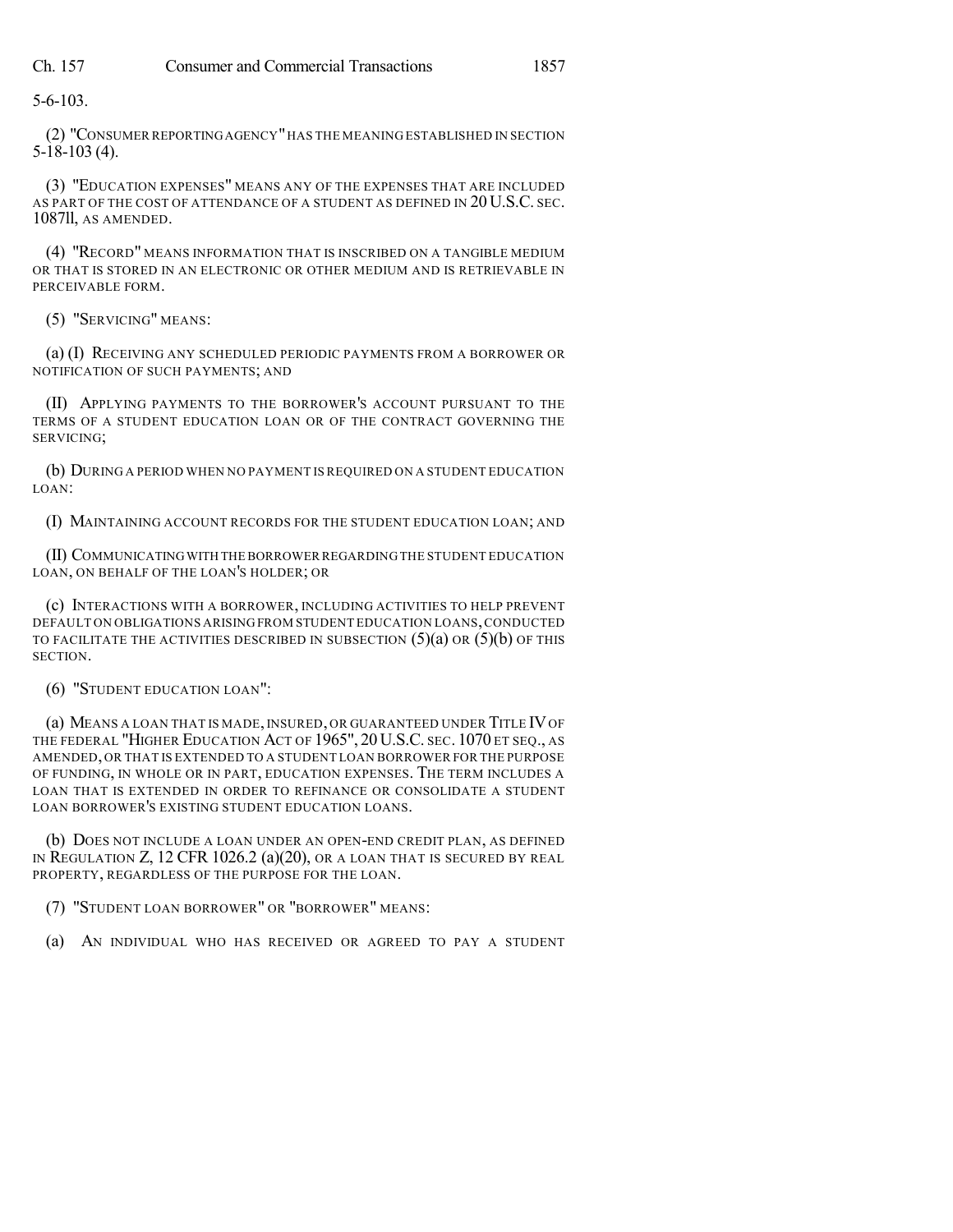EDUCATION LOAN; OR

(b) AN INDIVIDUAL WHO SHARES RESPONSIBILITY WITH THE INDIVIDUAL SPECIFIED IN SUBSECTION (7)(a) OF THIS SECTION FOR REPAYING THE STUDENT EDUCATION LOAN.

(8) "STUDENT LOAN SERVICER":

(a) MEANS A PERSON THAT:

(I) (A) RECEIVES ANY SCHEDULED PERIODIC PAYMENTS FROM A STUDENT LOAN BORROWER OR NOTIFICATION OF THE PAYMENTS; AND

(B) APPLIES PAYMENTS TO THE STUDENT LOAN BORROWER'S ACCOUNT PURSUANT TO THE TERMS OF THE STUDENT EDUCATION LOAN OR OF THE CONTRACT GOVERNING THE SERVICING;

(II) DURING A PERIOD WHEN NO PAYMENT IS REQUIRED ON A STUDENT EDUCATION LOAN:

(A) MAINTAINS ACCOUNT RECORDS FOR THE LOAN; AND

(B) COMMUNICATES WITH THE STUDENT LOAN BORROWER REGARDING THE LOAN, ON BEHALF OF THE LOAN'S HOLDER; OR

(III) INTERACTS WITH A STUDENT LOAN BORROWER, INCLUDING ACTIVITIES TO HELP PREVENT DEFAULT ON OBLIGATIONS ARISING FROM EDUCATION LOANS, CONDUCTED TO FACILITATE THE ACTIVITIES DESCRIBED IN SUBSECTION  $(8)(a)(I)$  OR  $(8)(a)(II)$  OF THIS SECTION;

(b) DOES NOT INCLUDE:

(I) A BANK, TRUST COMPANY, OR INDUSTRIAL LOAN COMPANY DOING BUSINESS UNDER THE AUTHORITY OF, OR IN ACCORDANCE WITH, A LICENSE, CERTIFICATE, OR CHARTER ISSUED BY THE UNITED STATES OR ANY STATE, DISTRICT, TERRITORY, OR COMMONWEALTH OF THE UNITED STATES THAT IS AUTHORIZED TO TRANSACT BUSINESS IN THIS STATE;

(II) A FEDERALLY CHARTERED SAVINGS AND LOAN ASSOCIATION, FEDERAL SAVINGS BANK, OR FEDERAL CREDIT UNION THAT IS AUTHORIZED TO TRANSACT BUSINESS IN THIS STATE;

(III) A SAVINGS AND LOAN ASSOCIATION, SAVINGS BANK, OR CREDIT UNION ORGANIZED UNDER THE LAWS OF THIS OR ANY OTHER STATE THAT IS AUTHORIZED TO TRANSACT BUSINESS IN THIS STATE;

(IV) A COLLECTION AGENCY, AS DEFINED IN SECTION 5-16-103 (3), THAT IS LICENSED PURSUANT TO SECTION 5-16-120 AND WHOSE STUDENT LOAN DEBT COLLECTION BUSINESS INVOLVES COLLECTING OR ATTEMPTING TO COLLECT ON DEFAULTED STUDENT LOANS; EXCEPT THAT A COLLECTION AGENCY THAT ALSO SERVICES NONDEFAULTED STUDENT LOANS AS PART OF ITS BUSINESS IS A STUDENT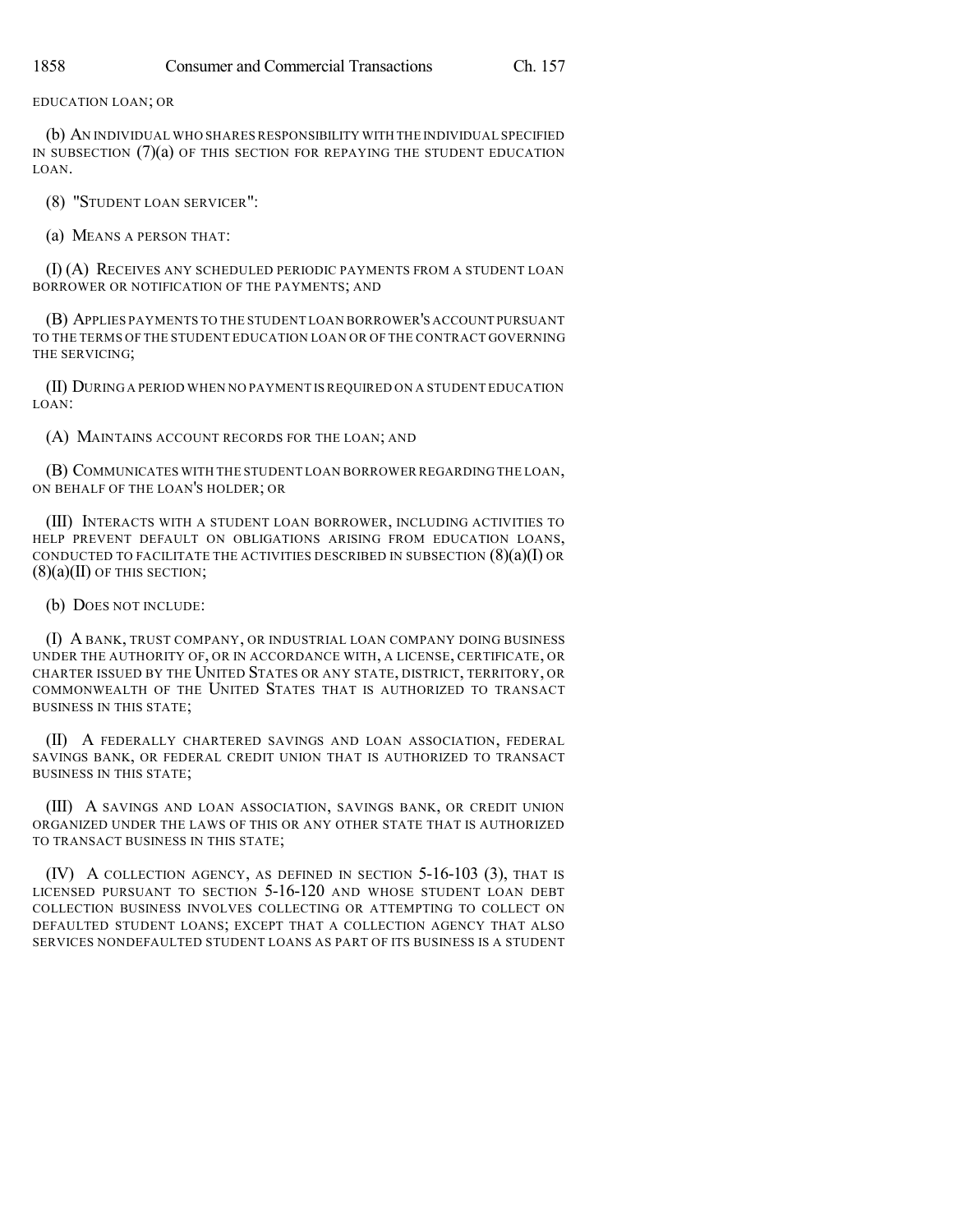LOAN SERVICER. FOR THE PURPOSE OF THIS SUBSECTION (8)(b)(IV), "DEFAULTED STUDENT LOANS" MEANS FEDERAL STUDENT LOANS FOR WHICH NO PAYMENT HAS BEEN RECEIVED FOR TWO HUNDRED SEVENTY DAYS OR MORE OR PRIVATE STUDENT LOANS IN DEFAULT ACCORDING TO THE TERMS OF THE LOAN DOCUMENTS. THIS SUBSECTION (8)(b)(IV) DOES NOT EXEMPT A COLLECTION AGENCY FROM COMPLYING WITH THE REQUIREMENTS OF THE "COLORADO FAIR DEBT COLLECTION PRACTICES ACT", ARTICLE 16 OF THIS TITLE 5.

(V) AN AGENCY, INSTRUMENTALITY, OR POLITICAL SUBDIVISION OF THIS STATE, BUT ONLY TO THE EXTENT THAT SERVICING IS PERFORMED THROUGH SECTION 23-1-112 AND PURSUANT TO ARTICLE 3.1 OF TITLE 23. THIS SUBSECTION (8)(b)(V) DOES NOT EXEMPT A NONGOVERNMENTAL ENTITY THAT PERFORMS STUDENT LOAN SERVICING PURSUANT TO A CONTRACT WITH AN AGENCY, INSTRUMENTALITY, OR POLITICAL SUBDIVISION OF THE STATE.

**5-20-104. Student loan ombudsperson - report - fund - rules - repeal.** (1) THE ADMINISTRATOR SHALL DESIGNATE, SUPPORT, AND MAINTAIN A STUDENT LOAN OMBUDSPERSON TO PROVIDE TIMELY ASSISTANCE TO STUDENT LOAN BORROWERS. THE STUDENT LOAN OMBUDSPERSON, IN CONSULTATION WITH THE ADMINISTRATOR, SHALL:

(a) **Complaints.**RECEIVE,REVIEW,AND ATTEMPT TO RESOLVE COMPLAINTS FROM STUDENT LOAN BORROWERS,INCLUDING IN COLLABORATION WITH INSTITUTIONS OF HIGHER EDUCATION, STUDENT LOAN SERVICERS, AND ANY OTHER PARTICIPANTS IN STUDENT LOAN LENDING, INCLUDING ORIGINATORS SERVICING THEIR OWN STUDENT EDUCATION LOANS;

(b) **Data.** COMPILE AND ANALYZE DATA ON STUDENT LOAN BORROWER COMPLAINTS AS DESCRIBED IN SUBSECTION  $(1)(a)$  OF THIS SECTION;

(c) **Assistance.** ASSIST STUDENT LOAN BORROWERS IN UNDERSTANDING THEIR RIGHTS AND RESPONSIBILITIES UNDER THE TERMS OF STUDENT EDUCATION LOANS;

(d) **Information.** PROVIDE INFORMATION TO THE PUBLIC, AGENCIES, LEGISLATORS,AND OTHERS REGARDING THE PROBLEMS AND CONCERNS OF STUDENT LOAN BORROWERS AND MAKE RECOMMENDATIONS FOR RESOLVING THOSE PROBLEMS AND CONCERNS;

(e) **Laws, rules, and policies.** ANALYZE AND MONITOR THE DEVELOPMENT AND IMPLEMENTATION OF FEDERAL, STATE, AND LOCAL LAWS, ORDINANCES, REGULATIONS,RULES, AND POLICIES RELATING TO STUDENT LOAN BORROWERS AND RECOMMEND ANY NECESSARY CHANGES;

(f) **Student loan history.** REVIEW THE COMPLETE STUDENT EDUCATION LOAN HISTORY FOR A STUDENT LOAN BORROWER WHO PROVIDES WRITTEN CONSENT FOR THE REVIEW;

(g) **Availability.**DISSEMINATE INFORMATION CONCERNING THE AVAILABILITY OF THE STUDENT LOAN OMBUDSPERSON TO ASSIST STUDENT LOAN BORROWERS AND POTENTIAL STUDENT LOAN BORROWERS, INCLUDING DISSEMINATING THE INFORMATION TO INSTITUTIONS OF HIGHER EDUCATION, STUDENT LOAN SERVICERS,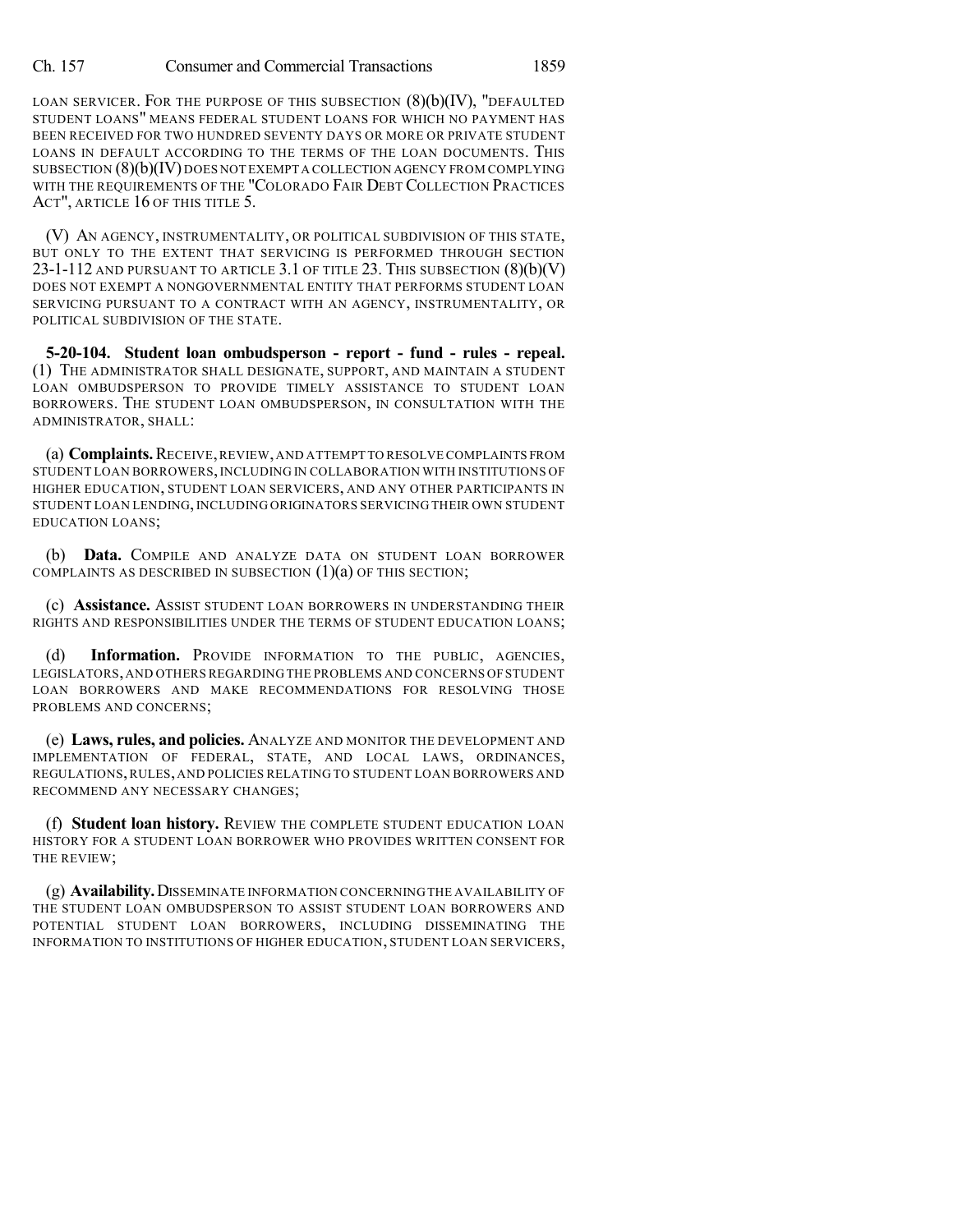AND ANY OTHER PARTICIPANTS IN STUDENT EDUCATION LOAN LENDING WITH ANY SERVICING CONCERNS;

(h) **Education course.** ESTABLISH AND MAINTAIN A STUDENT LOAN BORROWER EDUCATION COURSE WITHIN EXISTING RESOURCES THAT INCLUDES EDUCATIONAL PRESENTATIONS AND MATERIALS REGARDING STUDENT EDUCATION LOANS. THE COURSE MUST INCLUDE AT LEAST KEY LOAN TERMS, DOCUMENTATION REQUIREMENTS, MONTHLY PAYMENT OBLIGATIONS, INCOME-BASED REPAYMENT OPTIONS, LOAN FORGIVENESS, AND DISCLOSURE REQUIREMENTS.

(i) **Other actions.**TAKE ANY OTHER ACTIONS NECESSARY TO FULFILL THE DUTIES OF THE STUDENT LOAN OMBUDSPERSON AS SET FORTH IN THIS SECTION.

(2) (a) **Annual report.** THE ADMINISTRATOR SHALL SUBMIT A REPORT BY JANUARY 1 OF EACH YEAR TO THE COMMITTEES OF REFERENCE OF THE GENERAL ASSEMBLY HAVING JURISDICTION OVER EDUCATION, INSURANCE, AND FINANCIAL SERVICES MATTERS. THE REPORT MUST INCLUDE:

(I) **Implementation.** A DESCRIPTION OF ACTIONS TAKEN WITH RESPECT TO THE IMPLEMENTATION OF THIS SECTION;

(II) **Effectiveness.** AN ASSESSMENT OF THE OVERALL EFFECTIVENESS OF THE STUDENT LOAN OMBUDSPERSON; AND

(III) **Additionalsteps.** RECOMMENDATIONS REGARDING ADDITIONAL STEPS FOR THE ADMINISTRATOR TO GAIN REGULATORY CONTROL OVER LICENSING AND ENFORCEMENT WITH RESPECT TO STUDENT LOAN SERVICERS.

(b) THIS SUBSECTION (2) IS REPEALED, EFFECTIVE SEPTEMBER 1, 2023.

(3) **Student loan ombudsperson and student loan servicer licensing fund.** (a) THE STUDENT LOAN OMBUDSPERSON AND STUDENT LOAN SERVICER LICENSING FUND, REFERRED TO IN THIS SECTION AS THE "FUND", IS HEREBY CREATED IN THE STATE TREASURY. THE FUND CONSISTS OF LICENSING AND INVESTIGATION FEES COLLECTED PURSUANT TO SECTION 5-20-107, CIVIL PENALTIES COLLECTED PURSUANT TO SECTIONS 5-20-114 AND 5-20-117, ANY OTHER MONEY REQUIRED BY LAW TO BE DEPOSITED IN THE FUND, AND ANY OTHER MONEY THAT THE GENERAL ASSEMBLY MAY APPROPRIATE OR TRANSFER TO THE FUND.

(b) THE STATE TREASURER SHALL CREDIT ALL INTEREST AND INCOME DERIVED FROM THE DEPOSIT AND INVESTMENT OF MONEY IN THE FUND TO THE FUND.

(c) ALL MONEY HELD IN THE FUND IS CONTINUOUSLY APPROPRIATED TO THE DEPARTMENT OF LAW. THE ADMINISTRATOR SHALL EXPEND MONEY HELD IN THE FUND TO ADMINISTER THIS ARTICLE 20.

**5-20-105. License required.** ON OR AFTER JANUARY 31, 2020, A PERSON SHALL NOT ACT AS A STUDENT LOAN SERVICER, DIRECTLY OR INDIRECTLY, WITHOUT FIRST OBTAINING A STUDENT LOAN SERVICING LICENSE FROM THE ADMINISTRATOR PURSUANT TO THIS ARTICLE 20.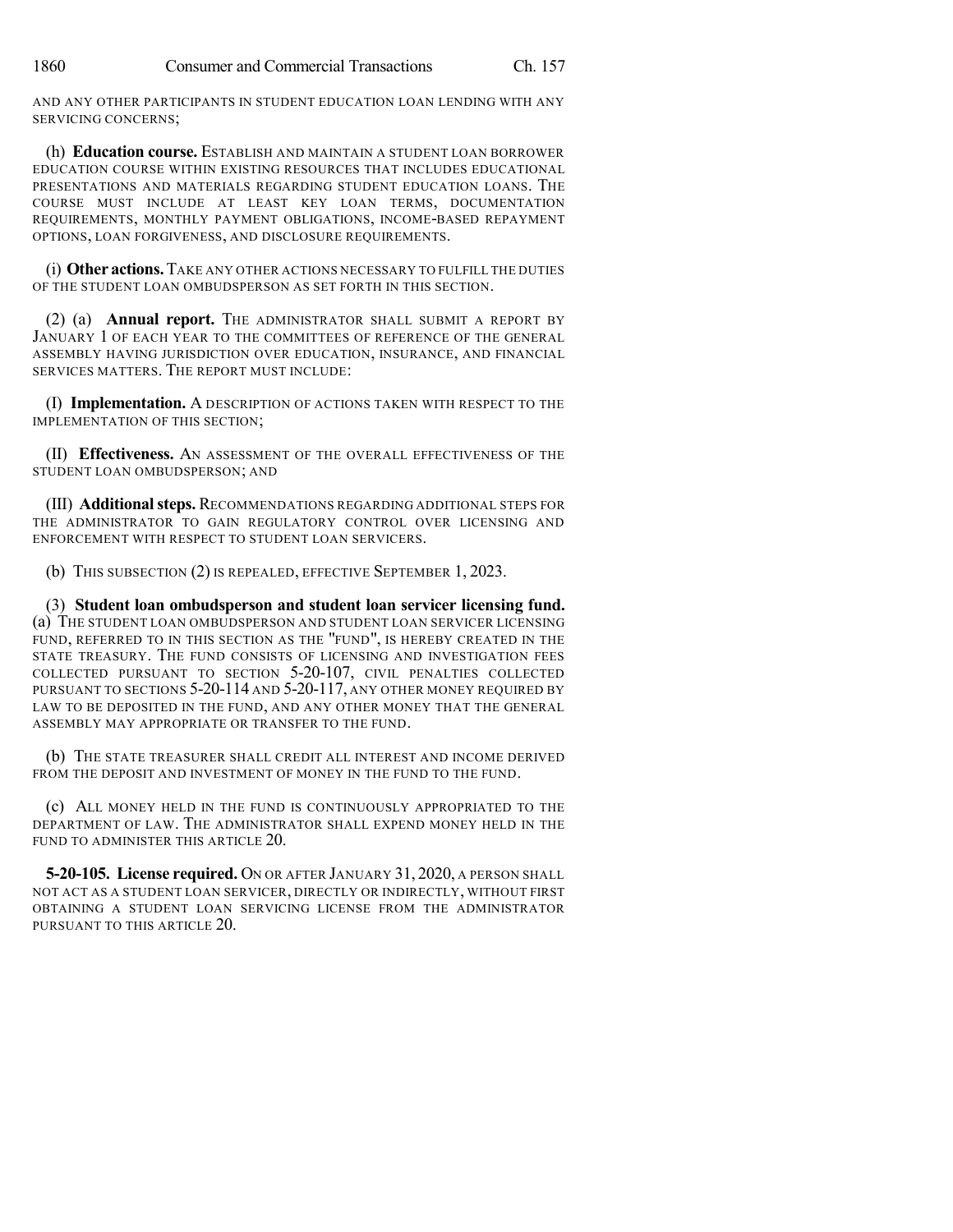Ch. 157 Consumer and Commercial Transactions 1861

**5-20-106. Licensure of student loan servicers.** (1) **Automatic issuance of license** for **federal student loan servicing contractors.** (a) APERSON SEEKING TO ACT WITHIN THIS STATE AS A STUDENT LOAN SERVICER IS EXEMPT FROM THE APPLICATION PROCEDURES DESCRIBED IN SUBSECTION (2) OF THIS SECTION UPON A DETERMINATION BY THE ADMINISTRATOR THAT THE PERSON IS A PARTY TO A CONTRACT AWARDED BY THE UNITED STATES SECRETARY OF EDUCATION UNDER 20 U.S.C. SEC. 1087f, AS AMENDED. THE ADMINISTRATOR SHALL PRESCRIBE THE PROCEDURE TO DOCUMENT ELIGIBILITY FOR THE EXEMPTION.

(b) **Automatic license.** WITH REGARD TO A PERSON DEEMED EXEMPT BY THIS SUBSECTION (1), THE ADMINISTRATOR SHALL:

(I) AUTOMATICALLY ISSUE A LICENSE UPON PAYMENT OF THE FEES REQUIRED BY SECTION 5-20-107 (1)(a);

(II) AUTOMATICALLY ISSUE A RENEWAL LICENSE UPON PAYMENT OF THE FEES REQUIRED BY SECTION 5-20-107 (1)(b); AND

(III) DEEM THE PERSON TO HAVE MET ALL REQUIREMENTS SET FORTH IN SUBSECTION (2) OF THIS SECTION.

(c) **Procedural exemptions.** A PERSON ISSUED A LICENSE PURSUANT TO THIS SUBSECTION  $(1)$  IS EXEMPT FROM SUBSECTIONS  $(3)$  TO  $(9)$  AND  $(11)$  OF THIS SECTION. A PERSON ISSUED A LICENSE PURSUANT TO THIS SUBSECTION (1) SHALL COMPLY WITH THE RECORD REQUIREMENTS IN SUBSECTION (10) OF THIS SECTION EXCEPT TO THE EXTENT THAT THE REQUIREMENTS ARE INCONSISTENT WITH FEDERAL LAW.

(d) **Notice.** A PERSON ISSUED A LICENSE PURSUANT TO THIS SUBSECTION (1) SHALL PROVIDE THE ADMINISTRATOR WITH WRITTEN NOTICE WITHIN SEVEN DAYS AFTER NOTIFICATION OF THE EXPIRATION, REVOCATION, OR TERMINATION OF ANY CONTRACT AWARDED BY THE UNITED STATES SECRETARY OF EDUCATION UNDER 20 U.S.C. SEC. 1087f. THE PERSON HAS THIRTY DAYS AFTER NOTIFICATION TO SATISFY ALL REQUIREMENTS ESTABLISHED UNDER SUBSECTION (2)OF THIS SECTION IN ORDER TO CONTINUE TO ACT WITHIN THIS STATE AS A STUDENT LOAN SERVICER. AT THE EXPIRATION OF THE THIRTY-DAY PERIOD, IF THE PERSON SEEKING TO ACT WITHIN THIS STATE AS A STUDENT LOAN SERVICER HAS NOT SATISFIED THE REQUIREMENTS OF SUBSECTION (2) OF THIS SECTION, THE ADMINISTRATOR SHALL SUMMARILY SUSPEND ANY LICENSE GRANTED TO THE PERSON UNDER THIS SECTION IN ACCORDANCE WITH SECTION 24-4-104 (4); EXCEPT THAT THE FULL INVESTIGATION REQUIREMENT SPECIFIED IN SECTION 24-4-104 (4)(a) DOES NOT APPLY.

(e) **Preservation of authorities.** WITH RESPECT TO STUDENT LOAN SERVICING NOT CONDUCTED PURSUANT TO A CONTRACT AWARDED BY THE UNITED STATES SECRETARY OF EDUCATION UNDER 20 U.S.C. SEC. 1087f, NOTHING IN THIS SECTION PREVENTS THE ADMINISTRATOR FROM ISSUING, OR FILING A CIVIL ACTION FOR, AN ORDER TO TEMPORARILY OR PERMANENTLY PROHIBIT OR BAR ANY PERSON FROM ACTING AS A STUDENT LOAN SERVICER OR VIOLATING APPLICABLE LAW.

(2) **Other student loan servicers.** (a) A PERSON SEEKING TO ACT WITHIN THIS STATE AS A STUDENT LOAN SERVICER, OTHER THAN A PERSON DEEMED EXEMPT BY THE ADMINISTRATOR PURSUANT TO SUBSECTION (1) OF THIS SECTION, MUST APPLY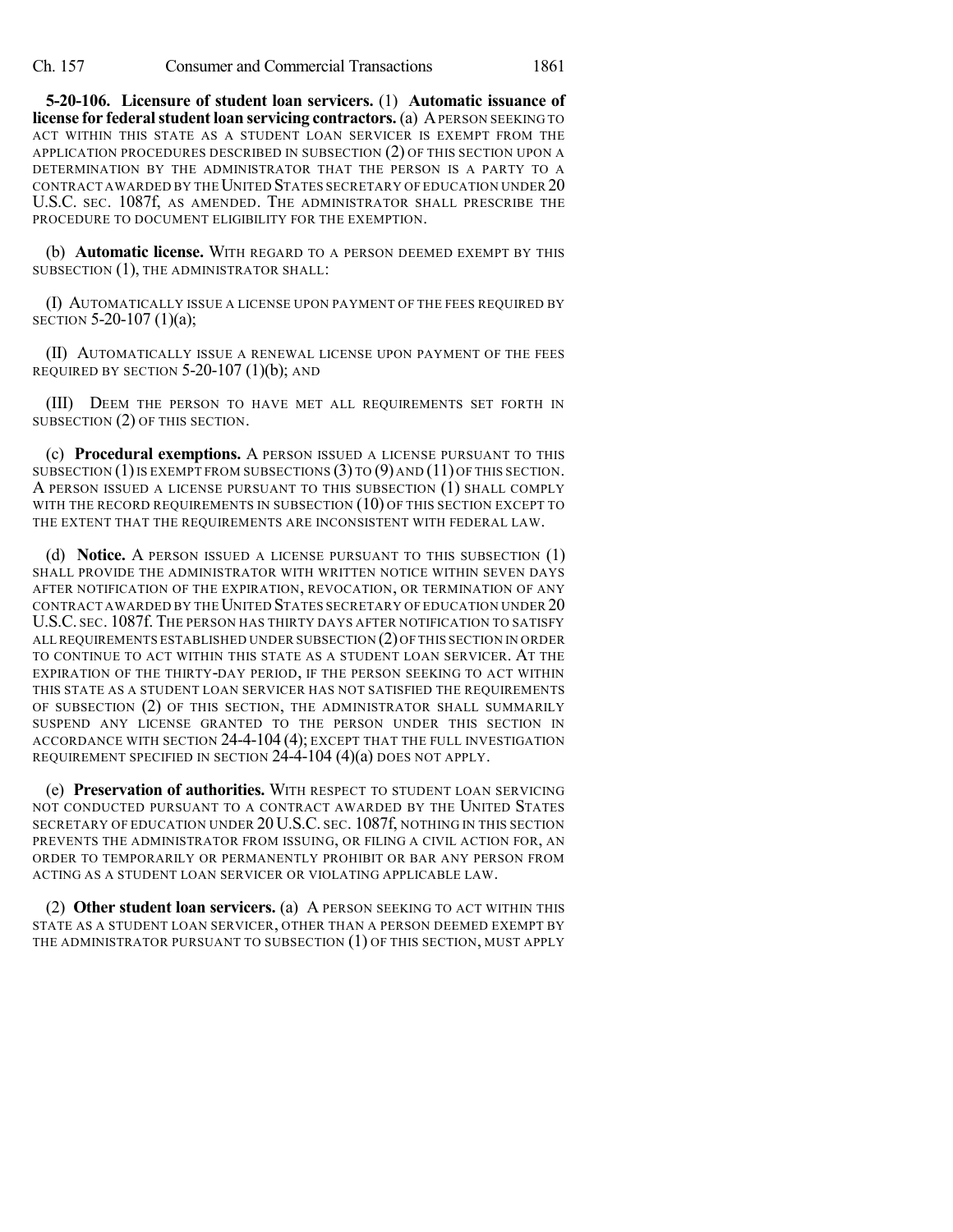TO THE ADMINISTRATOR FOR AN INITIAL LICENSE IN THE FORM THE ADMINISTRATOR PRESCRIBES. THE APPLICATION MUST BE ACCOMPANIED BY:

(I) AFINANCIAL STATEMENT PREPARED BY A CERTIFIED PUBLIC ACCOUNTANT OR A PUBLIC ACCOUNTANT, A GENERAL PARTNER IF THE APPLICANT IS A PARTNERSHIP, A CORPORATE OFFICER IF THE APPLICANT IS A CORPORATION, OR A MEMBER DULY AUTHORIZED TO EXECUTE FINANCIAL STATEMENTS IF THE APPLICANT IS A LIMITED LIABILITY COMPANY OR ASSOCIATION;

(II) INFORMATION REGARDING THE HISTORY OF CRIMINAL CONVICTIONS OF THE FOLLOWING:

(A) THE APPLICANT;

(B) PARTNERS OF THE APPLICANT, IF THE APPLICANT IS IN A PARTNERSHIP;

(C) MEMBERS OF THE APPLICANT, IF THE APPLICANT IS A LIMITED LIABILITY COMPANY OR ASSOCIATION; OR

(D) OFFICERS, DIRECTORS, AND PRINCIPAL EMPLOYEES OF THE APPLICANT, IF THE APPLICANT IS A CORPORATION.

(b) THE INFORMATION SUBMITTED PURSUANT TO SUBSECTION  $(2)(a)(II)$  OF THIS SECTION MUST BE SUFFICIENT, AS DETERMINED BY THE ADMINISTRATOR, TO MAKE THE FINDINGS REQUIRED UNDER THIS SECTION.

(3) **Investigation of applicant.** (a) UPON THE FILING OF AN APPLICATION FOR AN INITIAL LICENSE AND THE PAYMENT OF THE FEES FOR LICENSING AND INVESTIGATION PURSUANT TO SECTION 5-20-107, THE ADMINISTRATOR SHALL INVESTIGATE THE FINANCIALCONDITION AND RESPONSIBILITY,FINANCIAL AND BUSINESS EXPERIENCE, CHARACTER, AND GENERAL FITNESS OF THE APPLICANT.

(b) THE ADMINISTRATOR MAY ISSUE A LICENSE PURSUANT TO THIS SECTION IF THE ADMINISTRATOR FINDS THAT:

(I) THE APPLICANT'S FINANCIAL CONDITION IS SOUND;

(II) THE APPLICANT'S BUSINESS WILL BE CONDUCTED HONESTLY, FAIRLY, EQUITABLY, CAREFULLY, AND EFFICIENTLY WITHIN THE PURPOSES AND INTENT OF THIS ARTICLE 20 AND IN A MANNER COMMANDING THE CONFIDENCE AND TRUST OF THE COMMUNITY;

(III) IF THE APPLICANT IS:

(A) AN INDIVIDUAL, THE INDIVIDUAL IS IN ALL RESPECTS PROPERLY QUALIFIED AND OF GOOD CHARACTER;

(B) A PARTNERSHIP, EACH PARTNER IS IN ALL RESPECTS PROPERLY QUALIFIED AND OF GOOD CHARACTER;

(C) A LIMITED LIABILITY COMPANY OR ASSOCIATION, EACH MEMBER IS IN ALL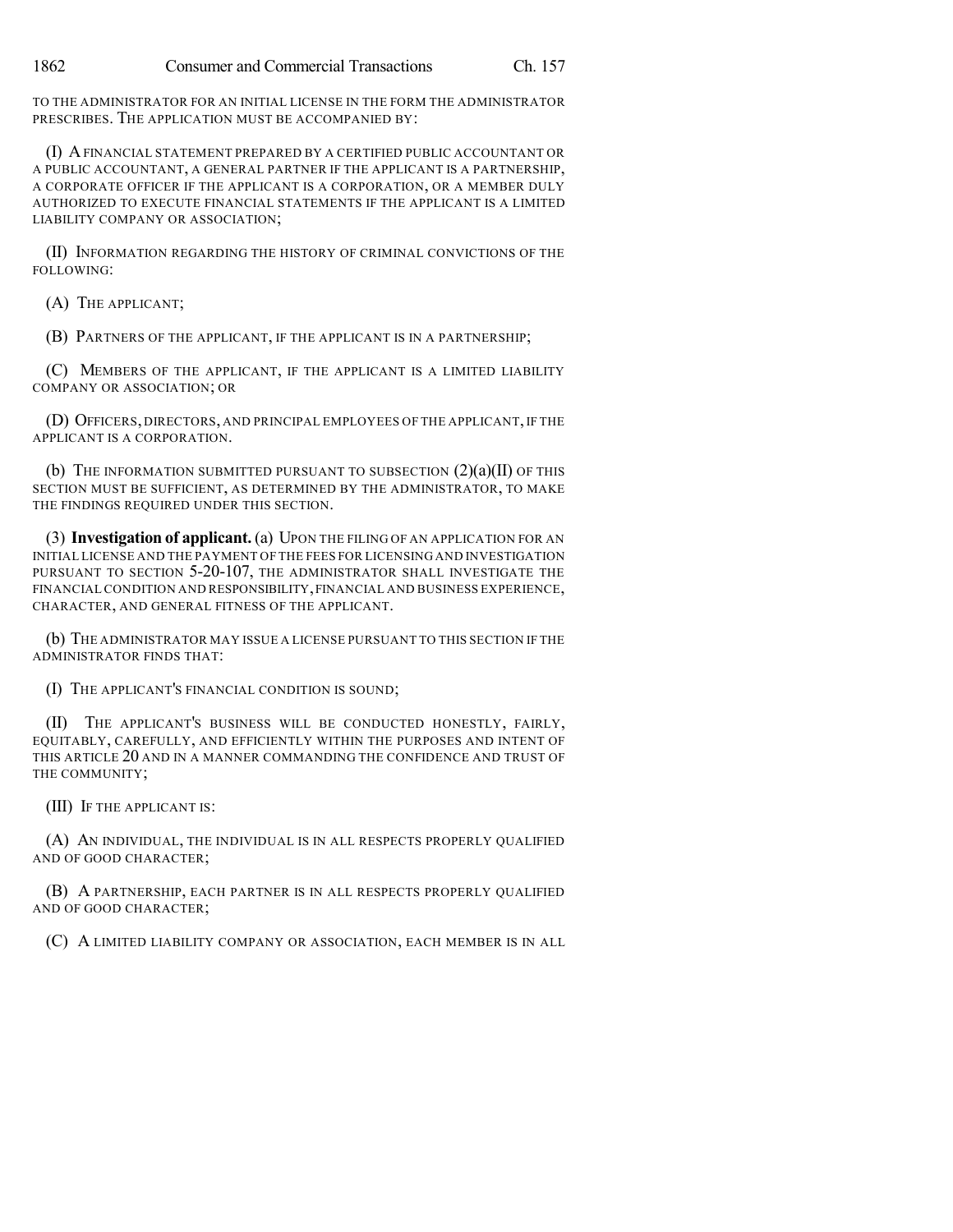RESPECTS PROPERLY QUALIFIED AND OF GOOD CHARACTER; OR

(D) A CORPORATION, THE PRESIDENT, CHAIR OF THE EXECUTIVE COMMITTEE, SENIOR OFFICER RESPONSIBLE FOR THE CORPORATION'S BUSINESS, CHIEF FINANCIAL OFFICER OR ANY OTHER PERSON WHO PERFORMS SIMILAR FUNCTIONS AS DETERMINED BY THE ADMINISTRATOR, EACH DIRECTOR, EACH TRUSTEE, AND EACH SHAREHOLDER OWNING TEN PERCENT OR MORE OF EACH CLASS OF THE SECURITIES OF THE CORPORATION ARE IN ALL RESPECTS PROPERLY QUALIFIED AND OF GOOD CHARACTER;

(IV) NO PERSON ACTING ON BEHALF OF THE APPLICANT KNOWINGLY HAS MADE AN INCORRECT STATEMENT OF A MATERIAL FACT IN THE APPLICATION OR IN ANY REPORT OR STATEMENT MADE PURSUANT TO THIS ARTICLE 20; AND

(V) THE APPLICANT HAS MET ANY OTHER REQUIREMENTS AS DETERMINED BY THE ADMINISTRATOR.

(4) **License expiration.** A LICENSE ISSUED PURSUANT TO THIS SECTION EXPIRES EACH JANUARY 31 UNLESS RENEWED OR EARLIER SURRENDERED, SUSPENDED, OR REVOKED PURSUANT TO THIS ARTICLE 20. NO LATER THAN FIFTEEN DAYS AFTER A LICENSEE CEASES TO ENGAGE IN THE BUSINESS OF SERVICING IN THIS STATE FOR ANY REASON, INCLUDING A BUSINESS DECISION TO TERMINATE OPERATIONS IN THIS STATE, LICENSE REVOCATION, BANKRUPTCY, OR VOLUNTARY DISSOLUTION, THE LICENSEE SHALL PROVIDE WRITTEN NOTICE OF SURRENDER TO THE ADMINISTRATOR AND SHALL SURRENDER TO THE ADMINISTRATOR ITS LICENSE FOR EACH LOCATION IN WHICH THE LICENSEE HAS CEASED TO ENGAGE IN SERVICING.THE WRITTEN NOTICE OF SURRENDER MUST IDENTIFY THE LOCATION WHERE THE RECORDS OF THE LICENSEE WILL BE STORED AND THE NAME, ADDRESS, AND TELEPHONE NUMBER OF A PERSON AUTHORIZED TO PROVIDE ACCESS TO THE RECORDS. THE SURRENDER OF A LICENSE DOES NOT REDUCE OR ELIMINATE THE LICENSEE'S CIVIL OR CRIMINAL LIABILITY ARISING FROM ACTS OR OMISSIONS OCCURRING BEFORE THE SURRENDER OF THE LICENSE, INCLUDING ANY ADMINISTRATIVE ACTIONS UNDERTAKEN BY THE ADMINISTRATOR TO REVOKE OR SUSPEND A LICENSE, ASSESS A CIVIL PENALTY, ORDER RESTITUTION, OR EXERCISE ANY OTHER AUTHORITY PROVIDED TO THE ADMINISTRATOR.

(5) **License renewal.** (a) ALICENSE ISSUED PURSUANT TO THIS SECTION MAY BE RENEWED FOR THE ENSUING TWELVE-MONTH PERIOD UPON THE FILING OF AN APPLICATION CONTAINING ALL REQUIRED RECORDS AND FEES, INCLUDING RENEWAL FEES AS ESTABLISHED BY THE ADMINISTRATOR IN ACCORDANCE WITH SECTION 5-20-107. A RENEWAL APPLICATION MUST BE FILED ON OR BEFORE JANUARY 31 OF THE YEAR IN WHICH THE LICENSE EXPIRES. THE ADMINISTRATOR MAY ESTABLISH A LATE FEE FOR ANY RENEWAL APPLICATIONS SUBMITTED AFTER JANUARY 31.

(b) IF AN APPLICATION FOR A RENEWAL LICENSE HAS BEEN FILED WITH THE ADMINISTRATOR ON OR BEFORE THE DATE THE LICENSE EXPIRES, THE LICENSE SOUGHT TO BE RENEWED CONTINUES IN EFFECT UNTIL THE ISSUANCE BY THE ADMINISTRATOR OF THE RENEWAL LICENSE APPLIED FOR OR UNTIL THE ADMINISTRATOR HAS NOTIFIED THE LICENSEE IN WRITING OF THE ADMINISTRATOR'S REFUSAL TO ISSUE THE RENEWAL LICENSE TOGETHER WITH THE GROUNDS UPON WHICH THE REFUSAL IS BASED.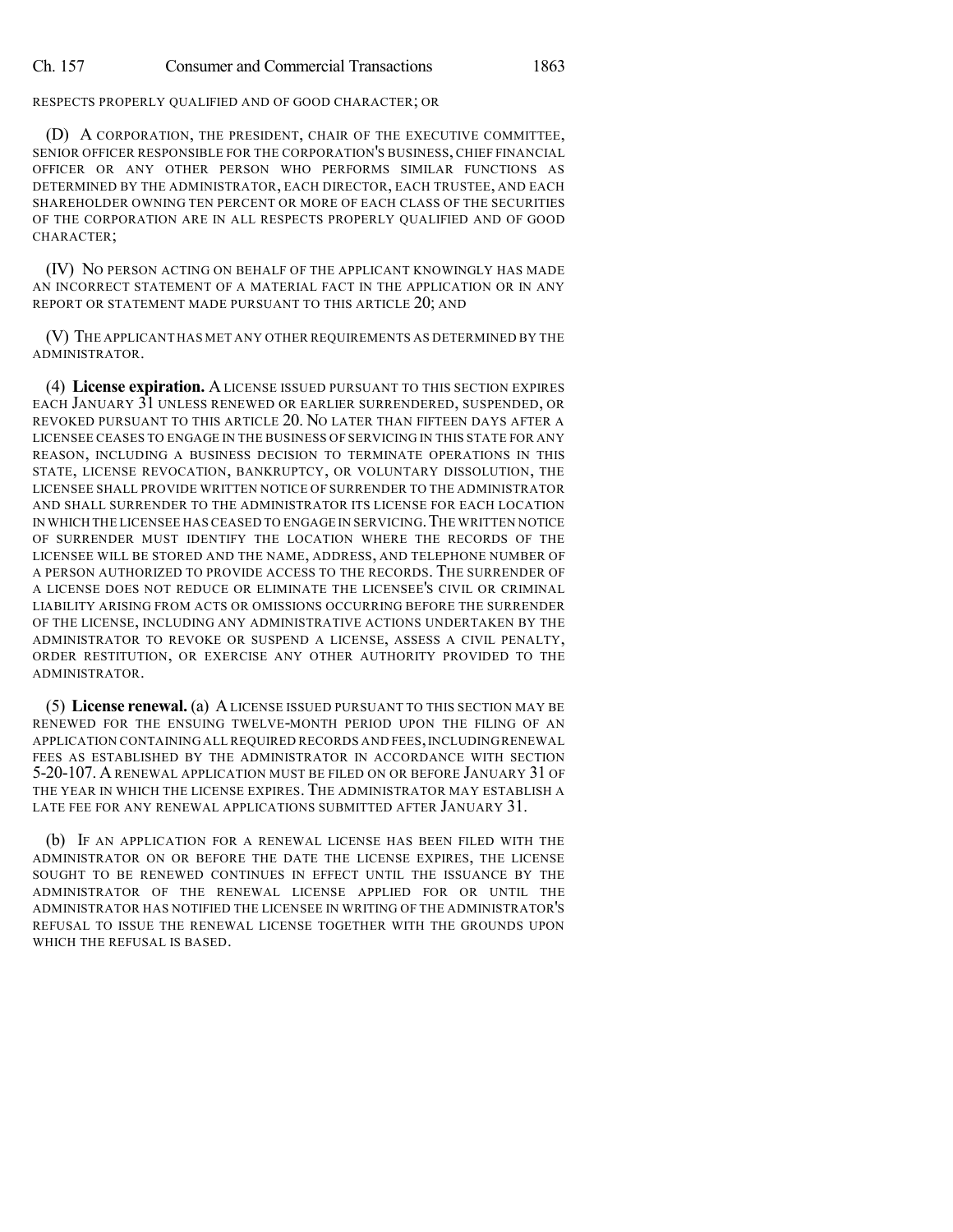(c) THE ADMINISTRATOR MAY REFUSE TO ISSUE A RENEWAL LICENSE ON ANY GROUND ON WHICH THE ADMINISTRATOR MAY REFUSE TO ISSUE AN INITIAL LICENSE.

(6) **Dishonored check.** IF A CHECK FILED WITH THE ADMINISTRATOR TO PAY A LICENSE, INVESTIGATION, OR RENEWAL FEE UNDER THIS SECTION IS DISHONORED, THE ADMINISTRATOR SHALL SUMMARILY SUSPEND THE LICENSE OR THE RENEWAL LICENSE THAT HAS BEEN ISSUED BUT IS NOT YET EFFECTIVE IN ACCORDANCE WITH SECTION 24-4-104 (4); EXCEPT THAT THE FULL INVESTIGATION REQUIREMENT SPECIFIED IN SECTION  $24-104(4)(a)$  does not apply. The administrator shall GIVE THE LICENSEE NOTICE OF THE SUMMARY SUSPENSION PENDING PROCEEDINGS FOR REVOCATION OR REFUSAL TO RENEW AND AN OPPORTUNITY FOR A HEARING ON THE ACTIONS IN ACCORDANCE WITH SECTION 5-20-113.

(7) **Update application information.** AN APPLICANT OR LICENSEE UNDER THIS SECTION SHALL NOTIFY THE ADMINISTRATOR, IN WRITING, OF ANY CHANGE IN THE INFORMATION PROVIDED IN ITS INITIAL APPLICATION FOR A LICENSE OR ITS MOST RECENT RENEWAL APPLICATION FOR A LICENSE, AS APPLICABLE, NOT LATER THAN TEN BUSINESS DAYS AFTER THE OCCURRENCE OF THE EVENT THAT RESULTS IN THE CHANGE.

(8) **Incomplete application.** THE ADMINISTRATOR MAY CONSIDER AN APPLICATION FOR A LICENSE UNDER THIS SECTION ABANDONED IF THE APPLICANT FAILS TO RESPOND TO ANY REQUEST FOR INFORMATION REQUIRED UNDER THIS ARTICLE 20OR ANY RULES ADOPTED PURSUANT TO THIS ARTICLE 20,AS LONG AS THE ADMINISTRATOR NOTIFIES THE APPLICANT,IN WRITING,THAT THE APPLICATION WILL BE CONSIDERED ABANDONED IF THE APPLICANT FAILS TO SUBMIT THE INFORMATION WITHIN SIXTY DAYS AFTER THE DATE ON WHICH THE REQUEST FOR INFORMATION WAS MADE. ABANDONMENT OF AN APPLICATION PURSUANT TO THIS SUBSECTION (8) DOES NOT PRECLUDE THE APPLICANT FROM SUBMITTING A NEW APPLICATION FOR A LICENSE UNDER THIS ARTICLE 20.

(9) **Change of license notification.** ALICENSEE UNDER THIS SECTION SHALL NOT ACT WITHIN THIS STATE AS A STUDENT LOAN SERVICER UNDER ANY NAME OR AT ANY PLACE OF BUSINESS OTHER THAN THOSE NAMED IN THE LICENSE. A LICENSEE SHALL GIVE PRIOR WRITTEN NOTICE TO THE ADMINISTRATOR OF A CHANGE OF BUSINESS LOCATION. A LICENSEE SHALL NOT OPERATE MORE THAN ONE PLACE OF BUSINESS UNDER THE SAME LICENSE, BUT THE ADMINISTRATOR MAY ISSUE MORE THAN ONE LICENSE TO A LICENSEE THAT COMPLIES WITH THIS ARTICLE 20 AS TO EACH LICENSE. A LICENSE IS NOT TRANSFERABLE OR ASSIGNABLE.

(10) **Records retention - records request.** A STUDENT LOAN SERVICER SHALL MAINTAIN ADEQUATE RECORDS OF EACH STUDENT EDUCATION LOAN TRANSACTION FOR NOT LESS THAN TWO YEARS AFTER THE FINAL PAYMENT ON THE STUDENT EDUCATION LOAN OR THE ASSIGNMENT OF THE STUDENT EDUCATION LOAN, WHICHEVER OCCURS FIRST, OR EXCEPT AS OTHERWISE REQUIRED BY FEDERAL LAW, A FEDERAL STUDENT EDUCATION LOAN AGREEMENT, OR A CONTRACT BETWEEN THE FEDERAL GOVERNMENT AND A LICENSEE. UPON REQUEST BY THE ADMINISTRATOR, A STUDENT LOAN SERVICER SHALL MAKE THE RECORDS AVAILABLE OR SHALL SEND THE RECORDS TO THE ADMINISTRATOR BY REGISTERED OR CERTIFIED MAIL, RETURN RECEIPT REQUESTED, OR BY ANY EXPRESS DELIVERY CARRIER THAT PROVIDES A DATED DELIVERY RECEIPT,NOT LATER THAN FIVE BUSINESS DAYS AFTER REQUESTED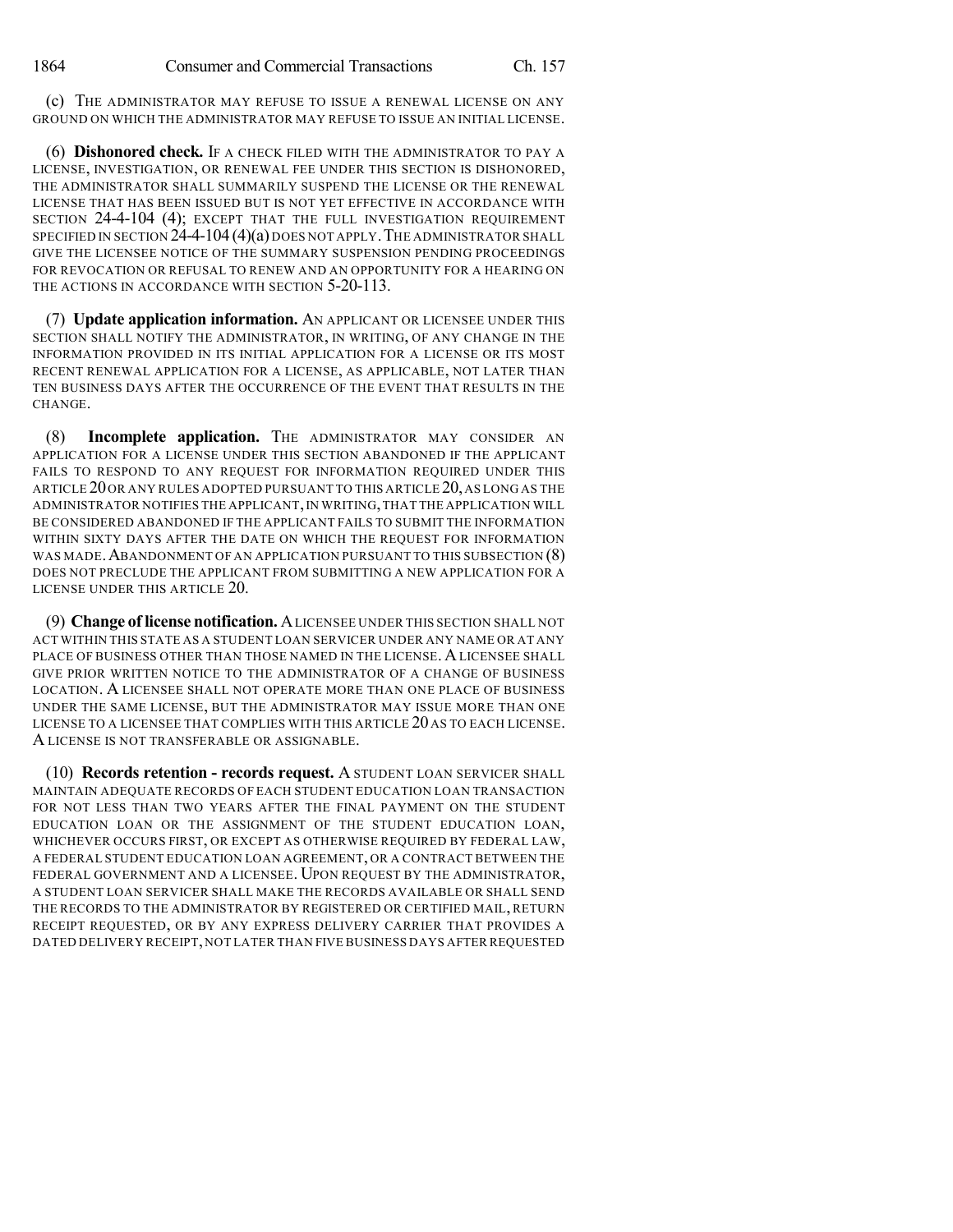BY THE ADMINISTRATOR. UPON A LICENSEE'S REQUEST, THE ADMINISTRATOR MAY GRANT THE LICENSEE ADDITIONAL TIME TO MAKE THE RECORDS AVAILABLE OR TO SEND THE RECORDS TO THE ADMINISTRATOR.

(11) **License suspension and revocation - refusal to renew.** (a) THE ADMINISTRATOR MAY SUSPEND, REVOKE, ANNUL, LIMIT, MODIFY, OR REFUSE TO RENEW A LICENSE ISSUED PURSUANT TO SUBSECTION (2) OF THIS SECTION OR TAKE ANY OTHER ACTION IN ACCORDANCE WITH THIS ARTICLE 20 IF THE ADMINISTRATOR FINDS ONE OR MORE OF THE FOLLOWING:

(I) THE LICENSEE HAS VIOLATED ANY PROVISION OF THIS ARTICLE 20 OR ANY RULE LAWFULLY ADOPTED OR ORDER LAWFULLY ISSUED PURSUANT TO AND WITHIN THE AUTHORITY OF THIS ARTICLE 20; OR

(II) ANY FACT OR CONDITION EXISTS THAT, IF IT HAD EXISTED AT THE TIME OF THE ORIGINAL APPLICATION FOR THE LICENSE, CLEARLY WOULD HAVE WARRANTED A DENIAL OF THE LICENSE.

(b) AN ABATEMENT OF THE LICENSE FEE MAY NOT BE MADE IF THE LICENSE IS SURRENDERED, REVOKED, OR SUSPENDED.

**5-20-107. License and investigation fees.** (1) A PERSON APPLYING FOR LICENSURE UNDER SECTION  $5-20-106$  (1) OR (2) SHALL PAY THE FOLLOWING NONREFUNDABLE FEES ESTABLISHED BY THE ADMINISTRATOR:

(a) INITIAL LICENSE FEE OF AT LEAST ONE THOUSAND DOLLARS;

(b) ANNUAL RENEWAL FEE OF AT LEAST ONE THOUSAND DOLLARS; AND

(c) INVESTIGATION FEE.

(2) THE ADMINISTRATOR SHALL DETERMINE THE AMOUNT OF THE FEES REQUIRED IN THIS SECTION AND MAY PERIODICALLY REDUCE OR INCREASE THE AMOUNT OFONE OR MORE OF THE FEES IF NECESSARY PURSUANT TO SECTION 24-75-402 (3) AND (4), TO REDUCE THE UNCOMMITTED RESERVES OF THE FUND CREATED IN SECTION 5-20-104 (3). THE FUND IS SUBJECT TO THE MAXIMUM RESERVE ESTABLISHED IN SECTION 24-75-402.

**5-20-108. Affirmative acts required of student loan servicers - definitions.** (1) EXCEPT AS OTHERWISE PROVIDED IN FEDERAL LAW, FEDERAL STUDENT EDUCATION LOAN AGREEMENTS, OR A CONTRACT BETWEEN THE FEDERAL GOVERNMENT AND A STUDENT LOAN SERVICER, A STUDENT LOAN SERVICER SHALL TAKE THE ACTIONS SPECIFIED IN THIS SECTION.

(2)(a) ASTUDENT LOAN SERVICER SHALL RESPOND TO A WRITTEN INQUIRY FROM A STUDENT LOAN BORROWER, THE REPRESENTATIVE OF A STUDENT LOAN BORROWER, OR THE STUDENT LOAN OMBUDSPERSON WITHIN TEN BUSINESS DAYS AFTER RECEIPT OFTHE REQUEST AND,WITHIN THIRTY BUSINESS DAYS AFTER RECEIPT OF THE REQUEST, PROVIDE INFORMATION RELATING TO THE REQUEST AND, IF APPLICABLE,THE ACTION THE STUDENT LOAN SERVICER WILL TAKE TO CORRECT THE ACCOUNT OR AN EXPLANATION FOR THE STUDENT LOAN SERVICER'S POSITION THAT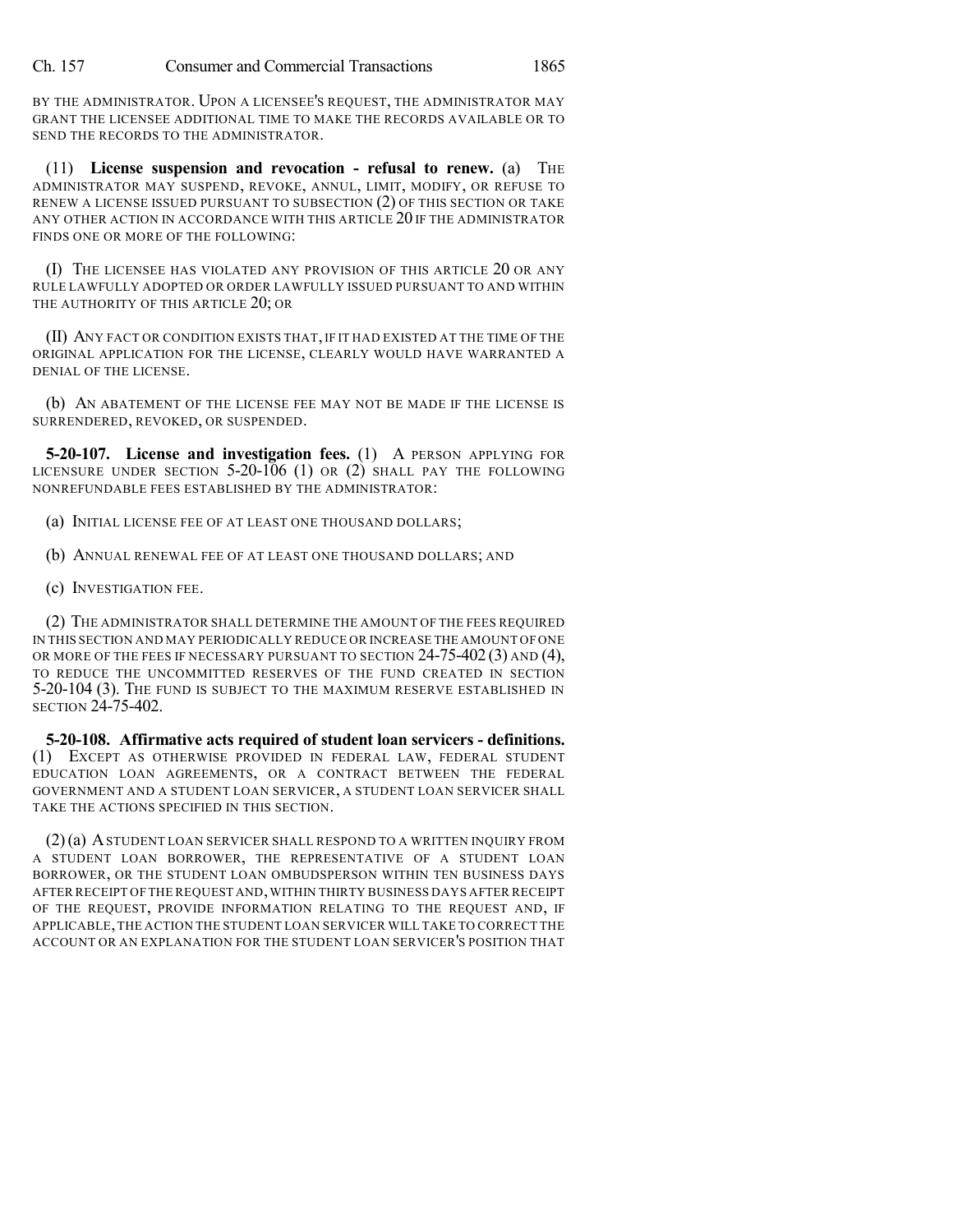THE BORROWER'S ACCOUNT IS CORRECT.

(b) THE THIRTY-DAY PERIOD DESCRIBED IN SUBSECTION (2)(a) OF THIS SECTION MAY BE EXTENDED FOR NOT MORE THAN FIFTEEN DAYS IF, BEFORE THE END OF THE THIRTY-DAY PERIOD, THE STUDENT LOAN SERVICER NOTIFIES THE BORROWER, THE BORROWER'S REPRESENTATIVE, OR THE OMBUDSPERSON, AS APPLICABLE, OF THE EXTENSION AND THE REASONS FOR THE DELAY IN RESPONDING.

(c) AFTER RECEIPT OF A WRITTEN REQUEST RELATED TO A DISPUTE ON A BORROWER'S PAYMENT ON A STUDENT EDUCATION LOAN, A STUDENT LOAN SERVICER SHALL NOT, FOR THE SIXTY DAYS FOLLOWING RECEIPT, FURNISH ADVERSE INFORMATION TO A CONSUMER REPORTING AGENCY REGARDING A PAYMENT THAT IS THE SUBJECT OF THE WRITTEN INQUIRY.

(3) (a) EXCEPT AS PROVIDED IN FEDERAL LAW OR REQUIRED BY A STUDENT LOAN AGREEMENT, A STUDENT LOAN SERVICER SHALL INQUIRE OF A BORROWER HOW TO APPLY AN OVERPAYMENT TO A STUDENT EDUCATION LOAN. A BORROWER'S DIRECTION ON HOW TO APPLY AN OVERPAYMENT TO A STUDENT EDUCATION LOAN STAYS IN EFFECT FOR ANY FUTURE OVERPAYMENTS DURING THE TERM OF A STUDENT EDUCATION LOAN UNTIL THE BORROWER PROVIDES DIFFERENT DIRECTIONS.

(b) FOR PURPOSES OF THIS SUBSECTION (3), "OVERPAYMENT" MEANS A PAYMENT ON A STUDENT EDUCATION LOAN IN EXCESS OF THE MONTHLY AMOUNT DUE FROM A BORROWER ON A STUDENT EDUCATION LOAN, ALSO COMMONLY REFERRED TO AS A PREPAYMENT.

(4) (a) A STUDENT LOAN SERVICER SHALL APPLY PARTIAL PAYMENTS IN A MANNER THAT MINIMIZES LATE FEES AND NEGATIVE CREDIT REPORTING. WHERE LOANS ON A BORROWER'S STUDENT LOAN ACCOUNT HAVE AN EQUAL LEVEL OF DELINQUENCY, A STUDENT LOAN SERVICER SHALL APPLY PARTIAL PAYMENTS TO SATISFY AS MANY INDIVIDUAL LOAN PAYMENTS AS POSSIBLE ON A BORROWER'S ACCOUNT.

(b) FOR PURPOSES OF THIS SUBSECTION (4), "PARTIAL PAYMENT" MEANS A PAYMENT ON A STUDENT LOAN ACCOUNT THAT CONTAINS MULTIPLE INDIVIDUAL LOANS IN AN AMOUNT LESS THAN THE AMOUNT NECESSARY TO SATISFY THE OUTSTANDING PAYMENT DUE ON ALL LOANS IN THE STUDENT LOAN ACCOUNT, ALSO COMMONLY REFERRED TO AS AN UNDERPAYMENT.

(5) IN THE EVENT OF THE SALE, ASSIGNMENT, OR OTHER TRANSFER OF THE SERVICING OF A STUDENT EDUCATION LOAN THAT RESULTS IN A CHANGE IN THE IDENTITY OF THE PERSON TO WHOM A STUDENT LOAN BORROWER IS REQUIRED TO SEND PAYMENTS OR DIRECT ANY COMMUNICATION CONCERNING THE STUDENT EDUCATION LOAN, THE FOLLOWING PROVISIONS APPLY:

(a) AS A CONDITION OF A SALE, AN ASSIGNMENT, OR ANY OTHER TRANSFER OF THE SERVICING OF A STUDENT EDUCATION LOAN, A STUDENT LOAN SERVICER SHALL REQUIRE THE NEW STUDENT LOAN SERVICER TO HONOR ALL BENEFITS ORIGINALLY REPRESENTED AS AVAILABLE TO A STUDENT LOAN BORROWER DURING THE REPAYMENT OF THE STUDENT EDUCATION LOAN AND PRESERVE THE AVAILABILITY OF THE BENEFITS, INCLUDING ANY BENEFITS FOR WHICH THE STUDENT LOAN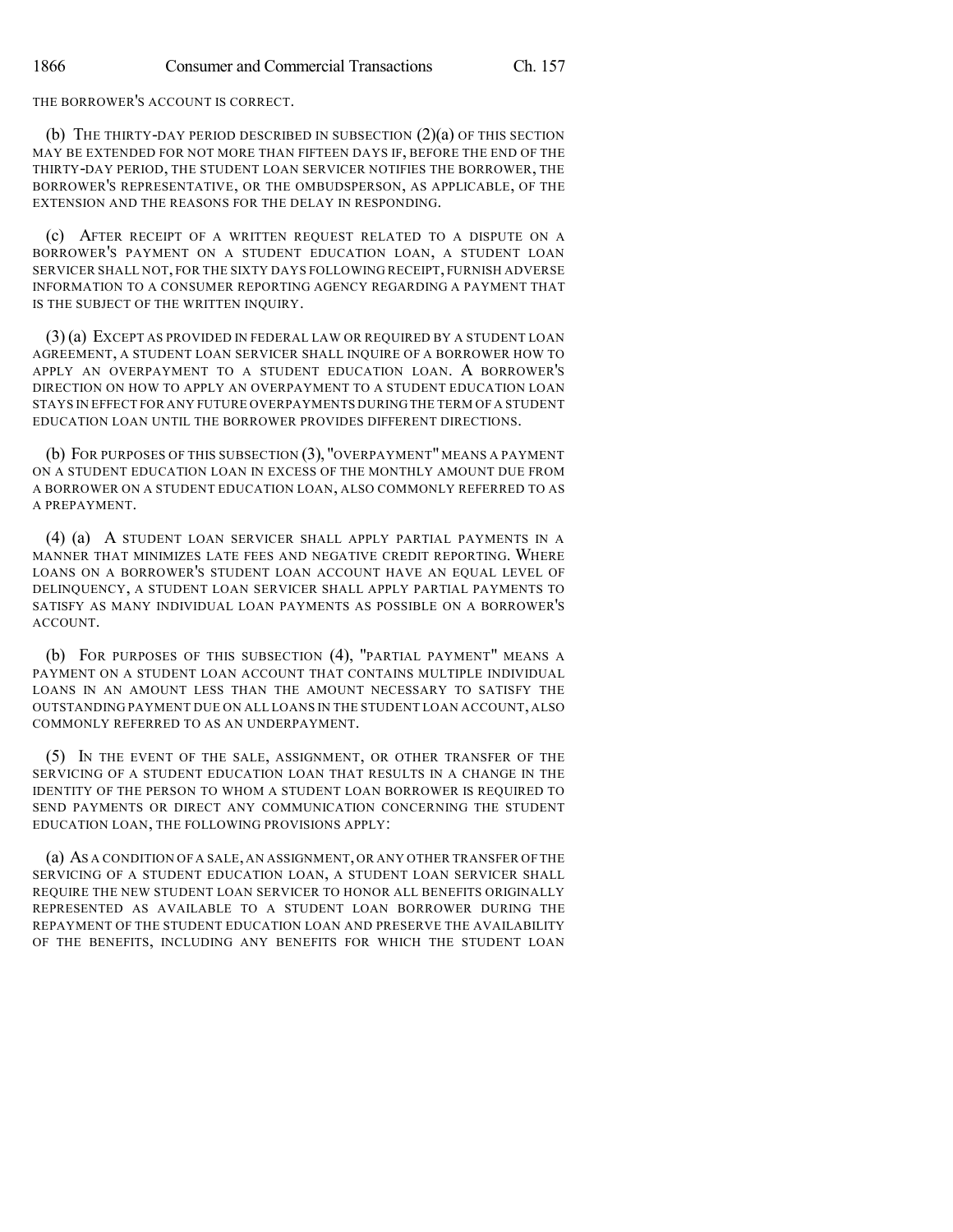## Ch. 157 Consumer and Commercial Transactions 1867

BORROWER HAS NOT YET QUALIFIED. IF A STUDENT LOAN SERVICER IS NOT ALSO THE LOAN HOLDER OR IS NOT ACTING ON BEHALF OF THE LOAN HOLDER, THE STUDENT LOAN SERVICER SATISFIES THE REQUIREMENT ESTABLISHED BY THIS SUBSECTION (5)(a) BY PROVIDING THE NEW STUDENT LOAN SERVICER WITH INFORMATION NECESSARY FOR THE NEW STUDENT LOAN SERVICER TO HONOR ALL BENEFITS ORIGINALLY REPRESENTED AS AVAILABLE TO A STUDENT LOAN BORROWER DURING THE REPAYMENT OF THE STUDENT EDUCATION LOAN AND PRESERVE THE AVAILABILITY OF THE BENEFITS,INCLUDING ANY BENEFITS FOR WHICH THE STUDENT LOAN BORROWER HAS NOT YET QUALIFIED.

(b) A STUDENT LOAN SERVICER SHALL TRANSFER TO THE NEW STUDENT LOAN SERVICER ALL RECORDS REGARDING THE STUDENT LOAN BORROWER,THE ACCOUNT OF THE STUDENT LOAN BORROWER, AND THE STUDENT EDUCATION LOAN OF THE STUDENT LOAN BORROWER.

(c) THE RECORDS REQUIRED UNDER SUBSECTION (5)(b) OF THIS SECTION INCLUDE THE REPAYMENT STATUS OF THE STUDENT LOAN BORROWER AND ANY BENEFITS ASSOCIATED WITH THE STUDENT EDUCATION LOAN OF THE STUDENT LOAN BORROWER.

(d) THE STUDENT LOAN SERVICER SHALL COMPLETE THE TRANSFER OF RECORDS REQUIRED UNDER SUBSECTION  $(5)(b)$  OF THIS SECTION WITHIN FORTY-FIVE DAYS AFTER THE SALE, ASSIGNMENT, OR OTHER TRANSFER OF THE SERVICING OF A STUDENT EDUCATION LOAN.

(e) THE PARTIES SHALL NOTIFY AFFECTED STUDENT LOAN BORROWERS OF THE SALE, ASSIGNMENT, OR OTHER TRANSFER OF THE SERVICING OF A STUDENT EDUCATION LOAN AT LEAST SEVEN DAYS BEFORE THE NEXT PAYMENT ON THE LOAN IS DUE. THE NOTICE MUST INCLUDE:

(I) THE IDENTITY OF THE NEW STUDENT LOAN SERVICER;

(II) THE EFFECTIVE DATE OF THE TRANSFER OF THE STUDENT LOAN BORROWER'S STUDENT EDUCATION LOAN TO THE NEW STUDENT LOAN SERVICER;

(III) THE DATE ON WHICH THE EXISTING STUDENT LOAN SERVICER WILL NO LONGER ACCEPT PAYMENTS; AND

(IV) THE CONTACT INFORMATION FOR THE NEW STUDENT LOAN SERVICER.

(6) A STUDENT LOAN SERVICER THAT SERVICES A STUDENT EDUCATION LOAN SHALL ADOPT POLICIES AND PROCEDURES TO VERIFY THAT THE STUDENT LOAN SERVICER HAS RECEIVED ALL RECORDS REGARDING THE STUDENT LOAN BORROWER, THE ACCOUNT OF THE STUDENT LOAN BORROWER, AND THE STUDENT EDUCATION LOAN OF THE STUDENT LOAN BORROWER, INCLUDING THE REPAYMENT STATUS OF THE STUDENT LOAN BORROWER AND ANY BENEFITS ASSOCIATED WITH THE STUDENT EDUCATION LOAN OF THE STUDENT LOAN BORROWER.

**5-20-109. Prohibited acts of student loan servicers.** (1) A STUDENT LOAN SERVICER SHALL NOT: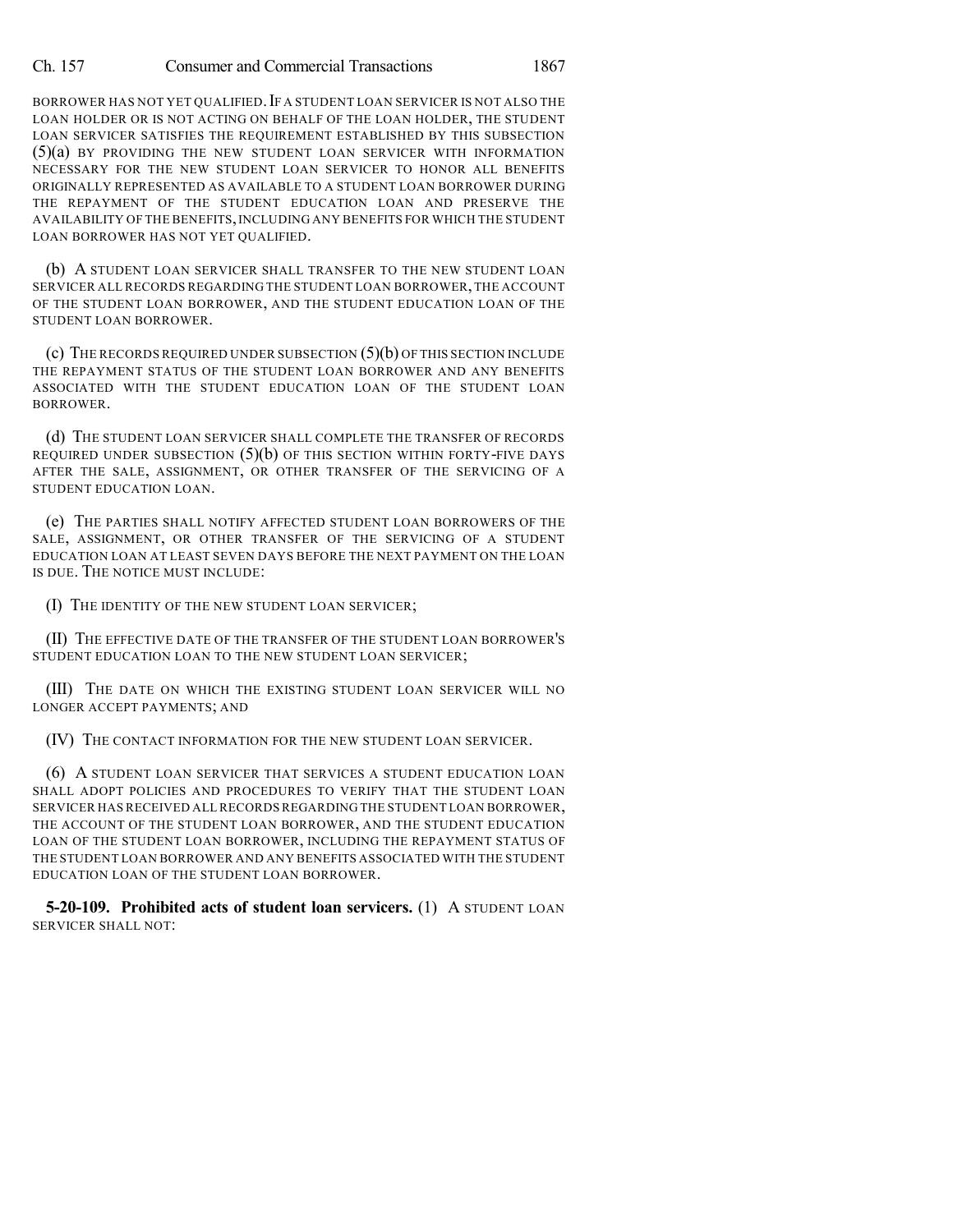(a) DIRECTLY OR INDIRECTLY EMPLOY A SCHEME, A DEVICE, OR ARTIFICE TO DEFRAUD OR MISLEAD STUDENT LOAN BORROWERS;

(b) ENGAGE IN AN UNFAIR OR DECEPTIVE PRACTICE TOWARD ANY PERSON OR MISREPRESENT OR OMIT ANY MATERIAL INFORMATION IN CONNECTION WITH THE SERVICING OF A STUDENT EDUCATION LOAN, INCLUDING MISREPRESENTING THE AMOUNT, NATURE, OR TERMS OF ANY FEE OR PAYMENT DUE OR CLAIMED TO BE DUE ON A STUDENT EDUCATION LOAN, THE TERMS AND CONDITIONS OF THE LOAN AGREEMENT, OR THE STUDENT LOAN BORROWER'S OBLIGATIONS UNDER THE LOAN;

(c) OBTAIN PROPERTY BY FRAUD OR MISREPRESENTATION;

(d) MISAPPLY STUDENT EDUCATION LOAN PAYMENTS TO THE OUTSTANDING BALANCE OF A STUDENT EDUCATION LOAN;

(e) PROVIDE INACCURATE INFORMATION TO A CONSUMER REPORTING AGENCY;

(f) FAIL TO REPORTBOTH THE FAVORABLE AND UNFAVORABLE PAYMENT HISTORY OF A STUDENT LOAN BORROWER TO A CONSUMER REPORTING AGENCY AT LEAST ANNUALLY IF THE STUDENT LOAN SERVICER REGULARLY REPORTS INFORMATION TO A CONSUMER REPORTING AGENCY;

(g) REFUSE TO COMMUNICATE WITH AN AUTHORIZED REPRESENTATIVE OF A STUDENT LOAN BORROWER WHO PROVIDES A WRITTEN AUTHORIZATION SIGNED BY THE STUDENT LOAN BORROWER; EXCEPT THAT THE STUDENT LOAN SERVICER MAY ADOPT PROCEDURES REASONABLY RELATED TO VERIFYING THAT THE REPRESENTATIVE IS IN FACT AUTHORIZED TO ACT ON BEHALF OF THE STUDENT LOAN BORROWER;

(h) MAKE ANY FALSE STATEMENT OR OMIT ANY MATERIAL FACT IN CONNECTION WITH INFORMATION OR REPORTS FILED WITH A GOVERNMENTAL AGENCY OR IN CONNECTION WITH AN INVESTIGATION CONDUCTED BY THE ADMINISTRATOR OR ANOTHER GOVERNMENTAL AGENCY; OR

(i) EXCEPT AS OTHERWISE PROVIDED IN FEDERAL LAW, FEDERAL STUDENT LOAN AGREEMENTS, OR A CONTRACT BETWEEN THE FEDERAL GOVERNMENT AND A STUDENT LOAN SERVICER, FAIL TO PROPERLY EVALUATE A STUDENT LOAN BORROWER FOR AN INCOME-BASED OR OTHER STUDENT LOAN REPAYMENT PROGRAM OR FOR ELIGIBILITY FOR A PUBLIC SERVICE LOAN FORGIVENESS PROGRAM BEFORE PLACING THE STUDENT LOAN BORROWER IN FORBEARANCE OR DEFAULT, IF AN INCOME-BASED REPAYMENT OR OTHER PROGRAM IS AVAILABLE TO THE STUDENT LOAN BORROWER.

**5-20-110. Powers and duties of the administrator - rules.** (1) THE ADMINISTRATOR MAY CONDUCT INVESTIGATIONS AND EXAMINATIONS AS FOLLOWS:

(a) FOR PURPOSES OF INITIAL LICENSING,LICENSE RENEWAL,LICENSE SUSPENSION, LICENSE REVOCATION OR TERMINATION, OR GENERAL OR SPECIFIC INQUIRY OR INVESTIGATION TO DETERMINE COMPLIANCE WITH THIS ARTICLE 20, THE ADMINISTRATOR MAY ACCESS, RECEIVE, AND USE ANY RECORDS OR INFORMATION BELONGING TO A LICENSEE OR PERSON UNDER EXAMINATION, INCLUDING CRIMINAL,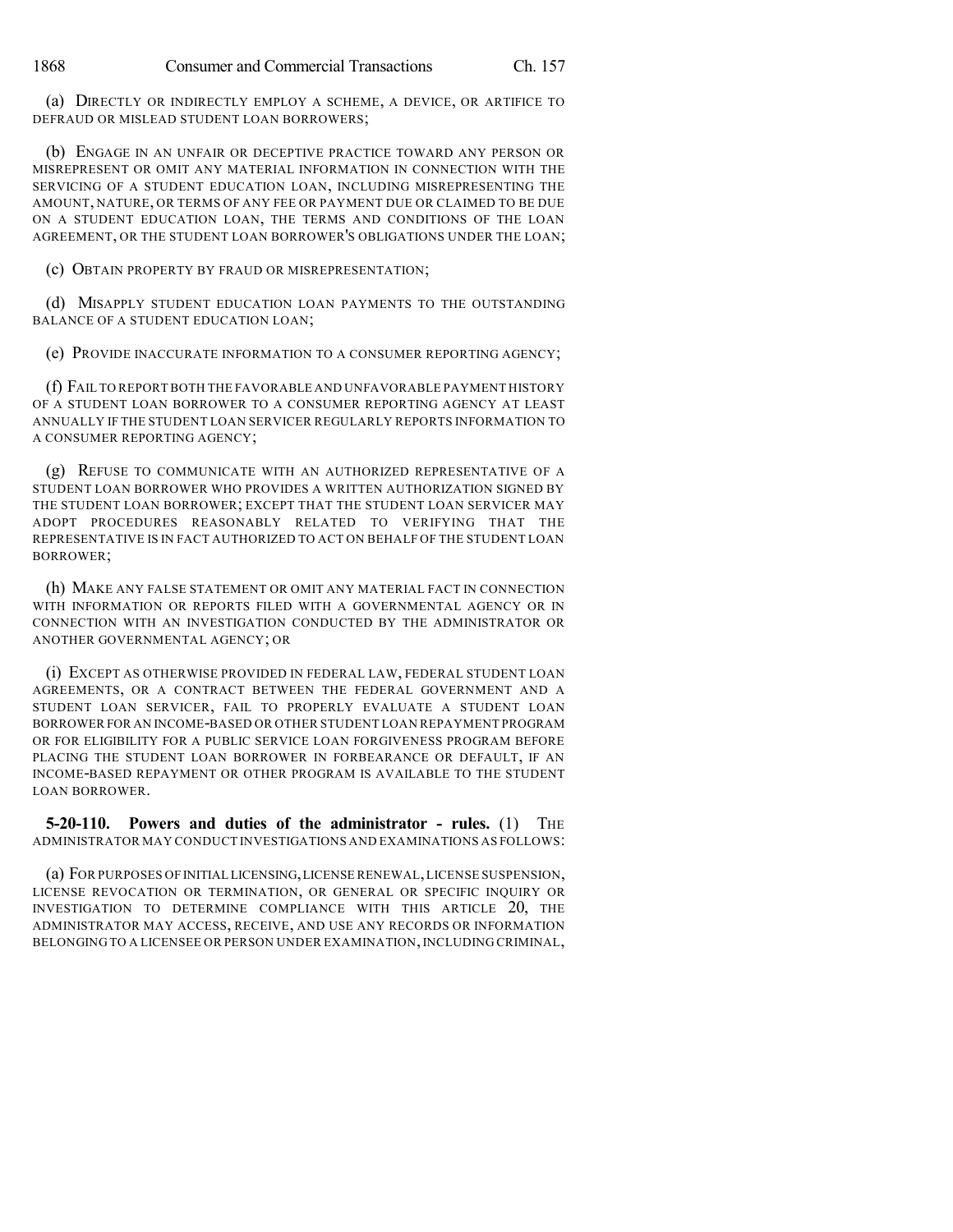CIVIL, AND ADMINISTRATIVE HISTORY INFORMATION; PERSONAL HISTORY AND EXPERIENCE INFORMATION, INCLUDING INDEPENDENT CREDIT REPORTS OBTAINED FROM A CONSUMER REPORTING AGENCY DESCRIBED IN SECTION 603 (p) OF THE FEDERAL "FAIR CREDIT REPORTING ACT", 15 U.S.C. SEC. 1681a, AS AMENDED; AND ANY OTHER RECORDS OR INFORMATION THE ADMINISTRATOR CONSIDERS RELEVANT TO THE INQUIRY OR INVESTIGATION REGARDLESS OF THE LOCATION, POSSESSION, CONTROL, OR CUSTODY OF THE RECORDS OR INFORMATION.

(b) FOR THE PURPOSES OF INVESTIGATING VIOLATIONS OR COMPLAINTS ARISING UNDER THIS ARTICLE 20 OR FOR THE PURPOSES OF EXAMINATION, THE ADMINISTRATOR MAY REVIEW,INVESTIGATE,OR EXAMINE ANY LICENSEE OR PERSON SUBJECT TO THIS ARTICLE 20 AS OFTEN AS NECESSARY IN ORDER TO CARRY OUT THE PURPOSES OF THIS ARTICLE 20. THE ADMINISTRATOR MAY DIRECT, SUBPOENA, OR ORDER THE ATTENDANCE OF AND EXAMINE UNDER OATH ANY PERSON WHOSE TESTIMONY MAY BE REQUIRED ABOUT THE STUDENT EDUCATION LOAN OR THE BUSINESS OR SUBJECT MATTER OF AN EXAMINATION OR INVESTIGATION AND MAY DIRECT, SUBPOENA, OR ORDER THE PERSON TO PRODUCE RECORDS THE ADMINISTRATOR CONSIDERS RELEVANT TO THE INQUIRY.

(c) (I) IN MAKING AN EXAMINATION OR INVESTIGATION AUTHORIZED BY THIS SECTION, THE ADMINISTRATOR MAY CONTROL ACCESS TO ANY RECORDS OF THE LICENSEE OR PERSON UNDER EXAMINATION OR INVESTIGATION.THE ADMINISTRATOR MAY TAKE POSSESSION OF THE RECORDS OR PLACE A PERSON IN EXCLUSIVE CHARGE OF THE RECORDS IN THE PLACE WHERE THEY ARE USUALLY KEPT.

(II) DURING THE PERIOD OF ADMINISTRATOR CONTROL PURSUANT TO THIS SUBSECTION (1)(c), A PERSON MAY NOT REMOVE OR ATTEMPT TO REMOVE ANY OF THE RECORDS EXCEPT PURSUANT TO A COURT ORDER OR WITH THE CONSENT OF THE ADMINISTRATOR. UNLESS THE ADMINISTRATOR HAS REASONABLE GROUNDS TO BELIEVE THAT THE RECORDS OF THE LICENSEE OR PERSON HAVE BEEN, OR ARE AT RISK OF BEING, ALTERED OR DESTROYED FOR PURPOSES OF CONCEALING A VIOLATION OF THIS ARTICLE 20, THE LICENSEE OR OWNER OF THE RECORDS MAY HAVE ACCESS TO THE RECORDS AS NECESSARY TO CONDUCT ITS ORDINARY BUSINESS AFFAIRS.

(2) IN ORDER TO CARRY OUT THE PURPOSES OF THIS SECTION, THE ADMINISTRATOR MAY:

(a) RETAIN ATTORNEYS, ACCOUNTANTS, OR OTHER PROFESSIONALS AND SPECIALISTS AS EXAMINERS, AUDITORS, OR INVESTIGATORS TO CONDUCT OR ASSIST IN THE CONDUCT OF EXAMINATIONS OR INVESTIGATIONS;

(b) ENTER INTO AGREEMENTS OR RELATIONSHIPS WITH OTHER GOVERNMENT OFFICIALS OR REGULATORY ASSOCIATIONS IN ORDER TO IMPROVE EFFICIENCIES AND REDUCE REGULATORY BURDEN BY SHARING RESOURCES, STANDARDIZED OR UNIFORM METHODS OR PROCEDURES, AND RECORDS OR INFORMATION OBTAINED UNDER THIS SECTION;

(c) USE, HIRE, CONTRACT FOR, OR EMPLOY PUBLICLY OR PRIVATELY AVAILABLE ANALYTICAL SYSTEMS, METHODS, OR SOFTWARE TO EXAMINE OR INVESTIGATE THE LICENSEE OR PERSON SUBJECT TO THIS ARTICLE 20;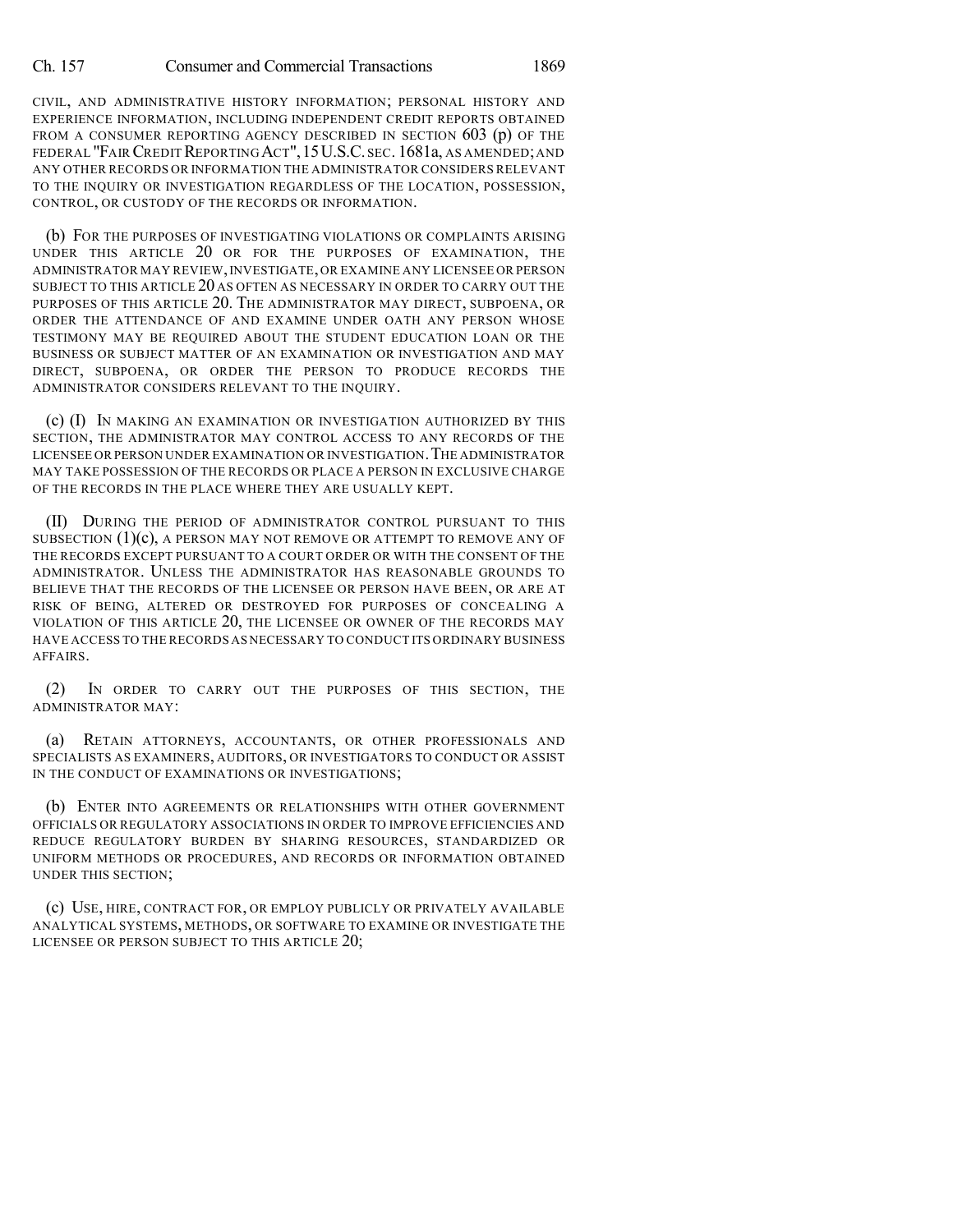(d) ACCEPT AND RELY ON EXAMINATION OR INVESTIGATION REPORTS MADE BY OTHER GOVERNMENT OFFICIALS WITHIN OR OUTSIDE THIS STATE; AND

(e) ACCEPT AUDIT REPORTS MADE BY AN INDEPENDENT CERTIFIED PUBLIC ACCOUNTANT OF THE LICENSEE OR PERSON SUBJECT TO THIS ARTICLE 20 IN THE COURSE OF THAT PART OF THE EXAMINATION COVERINGTHE SAME GENERAL SUBJECT MATTER AS THE AUDIT AND MAY INCORPORATE THE AUDIT REPORT IN A REPORT OF EXAMINATION, REPORT OF INVESTIGATION, OR OTHER WRITING OF THE ADMINISTRATOR.

(3) APERSON SUBJECT TO INVESTIGATION OR EXAMINATION UNDER THIS SECTION SHALL NOT KNOWINGLY WITHHOLD, ABSTRACT, REMOVE, MUTILATE, OR DESTROY ANY RECORDS OR OTHER INFORMATION RELATING TO INFORMATION REGULATED UNDER THIS ARTICLE 20.

(4) WHENEVER IT APPEARS TO THE ADMINISTRATOR THAT A PERSON HAS VIOLATED, IS VIOLATING, OR IS ABOUT TO VIOLATE A PROVISION OF THIS ARTICLE 20 OR A RULE ADOPTED PURSUANT TO THIS ARTICLE 20 OR THAT A LICENSEE OR AN OWNER, DIRECTOR, OFFICER, MEMBER, PARTNER, SHAREHOLDER, TRUSTEE, EMPLOYEE, OR AGENT OF THE LICENSEE HAS COMMITTED FRAUD, ENGAGED IN DISHONEST ACTIVITIES,OR MADE A MISREPRESENTATION,THE ADMINISTRATOR MAY TAKE ACTION AGAINST THE PERSON OR LICENSEE IN ACCORDANCE WITH THIS ARTICLE 20.

(5) THE ADMINISTRATOR SHALL ADOPT RULES AS NECESSARY TO IMPLEMENT THIS ARTICLE 20.

**5-20-111. Compliance with federal law.** A STUDENT LOAN SERVICER SHALL COMPLY WITH ALL APPLICABLE FEDERAL LAWS AND REGULATIONS RELATING TO SERVICING,INCLUDINGTHE FEDERAL "TRUTH IN LENDING ACT",15U.S.C.SEC.1601 TO 1667f, AS AMENDED, AND THE REGULATIONS ADOPTED PURSUANT TO THAT ACT. IN ADDITION TO ANY OTHER REMEDIES PROVIDED BY LAW,A VIOLATION OF THAT ACT OR REGULATIONS ADOPTED PURSUANT TO THAT ACT IS A VIOLATION OF THIS ARTICLE 20AND A BASIS UPON WHICH THE ADMINISTRATOR MAY TAKE ENFORCEMENT ACTION PURSUANT TO THIS ARTICLE 20.

**5-20-112. Civil action.** (1) A VIOLATION OF THIS ARTICLE 20 IS A DECEPTIVE TRADE PRACTICE WITHIN THE MEANING OF SECTION 6-1-105.

(2) ASTUDENT LOAN SERVICER WHO FAILS TO COMPLY WITH ANY REQUIREMENT IMPOSED UNDER THIS ARTICLE 20 WITH RESPECT TO A STUDENT LOAN BORROWER IS LIABLE IN AN AMOUNT EOUAL TO THE SUM OF:

(a) ANY ACTUAL DAMAGES SUSTAINED BY THE STUDENT LOAN BORROWER AS A RESULT OF THE FAILURE;

(b) A MONETARY AWARD EQUAL TO THREE TIMES THE TOTAL AMOUNT THE STUDENT LOAN SERVICER COLLECTED FROM THE STUDENT LOAN BORROWER IN VIOLATION OF THIS ARTICLE 20;

(c) PUNITIVE DAMAGES AS THE COURT MAY ALLOW; AND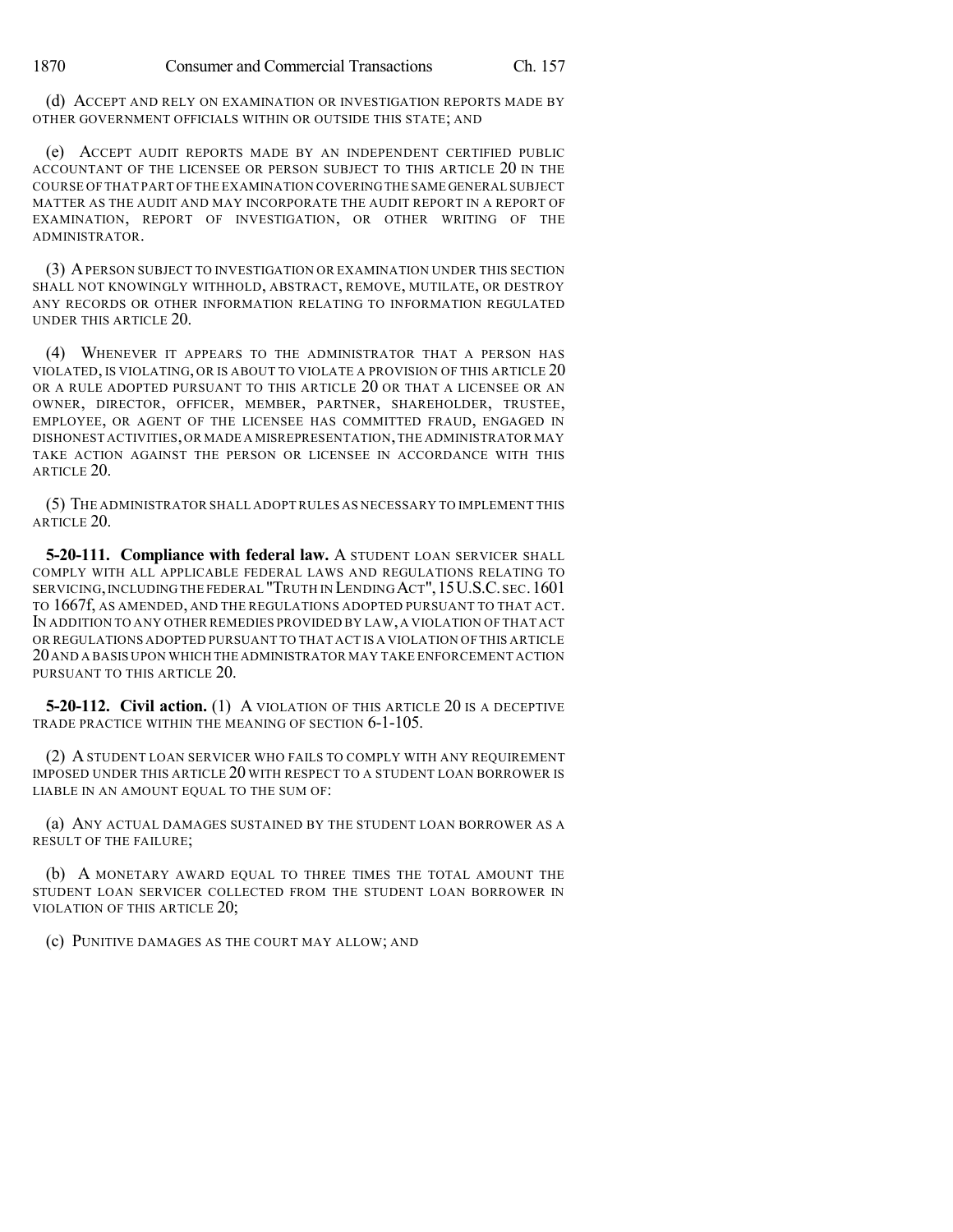(d) IN THE CASE OF ANY SUCCESSFUL ACTION BY A STUDENT LOAN BORROWER TO ENFORCE THE LIABILITY SET OUT IN THIS SECTION, THE COSTS OF THE ACTION, TOGETHER WITH REASONABLE ATTORNEY FEES AS DETERMINED BY THE COURT.

(3) THE REMEDIES PROVIDED IN THIS SECTION ARE NOT THE EXCLUSIVE REMEDIES AVAILABLE TO A STUDENT LOAN BORROWER.

**5-20-113. Application of administrative procedures- provisions.** EXCEPT AS OTHERWISE PROVIDED, SECTIONS 24-4-102TO 24-4-106APPLY TO AND GOVERN ALL RULES PROMULGATED AND ALL ADMINISTRATIVE ACTION TAKEN BY THE ADMINISTRATOR PURSUANT TO THIS ARTICLE 20;EXCEPT THAT SECTION 24-4-104(3) DOES NOT APPLY TO ANY SUCH ACTION.

**5-20-114. Administrative enforcement orders.** (1) AFTER NOTICE AND HEARING, THE ADMINISTRATOR MAY ORDER A STUDENT LOAN SERVICER OR A PERSON ACTING IN THE STUDENT LOAN SERVICER'S BEHALF TO CEASE AND DESIST FROM ENGAGING IN VIOLATIONS OF THIS ARTICLE 20 OR ANY RULE LAWFULLY ADOPTED OR ORDER LAWFULLY ISSUED PURSUANT TO THIS ARTICLE 20.THE ORDER ISSUED BY THE ADMINISTRATOR MAY ALSO REQUIRE THE STUDENT LOAN SERVICER OR PERSON TO MAKE REFUNDS TO PERSONS OF UNLAWFUL CHARGES UNDER THIS ARTICLE 20 AND AN ADMINISTRATIVE PENALTY OF UP TO ONE THOUSAND FIVE HUNDRED DOLLARS PER VIOLATION, ALL OR PART OF WHICH MAY BE SPECIFICALLY DESIGNATED FOR CONSUMER AND CREDITOR EDUCATIONAL PURPOSES.

(2) A RESPONDENT AGGRIEVED BY AN ORDER OF THE ADMINISTRATOR MAY OBTAIN JUDICIAL REVIEW OF THE ORDER IN THECOLORADO COURT OF APPEALS.THE ADMINISTRATOR MAY OBTAIN AN ORDER OF THE COURT FOR ENFORCEMENT OF THE ADMINISTRATOR'S ORDER IN THE DISTRICT COURT UNDER SECTION 24-4-106. ALL PROCEEDINGS UNDER THIS SECTION ARE GOVERNED BY SECTIONS 24-4-105 AND 24-4-106.

**5-20-115. Assurance of discontinuance.** IF IT IS CLAIMED THAT A PERSON HAS VIOLATED THIS ARTICLE 20, THE ADMINISTRATOR MAY ACCEPT AN ASSURANCE IN WRITING THAT THE PERSON WILL NOT ENGAGE IN THE CONDUCT IN THE FUTURE. THE ASSURANCE MAY ALSO REQUIRE THE PERSON TO MAKE REFUNDS TO PERSONS OF UNLAWFUL CHARGES UNDER THIS ARTICLE 20, PAY A PENALTY AUTHORIZED IN SECTION 5-20-114 (1), ALL OR PART OF WHICH MAY BE SPECIFICALLY DESIGNATED FOR CONSUMER AND CREDITOR EDUCATIONAL PURPOSES, AND REIMBURSE THE ADMINISTRATOR FOR THE ADMINISTRATOR'S REASONABLE COSTS INCURRED IN INVESTIGATING THE CONDUCT. IF A PERSON GIVING AN ASSURANCE OF DISCONTINUANCE FAILS TO COMPLY WITH ITS TERMS, THE ASSURANCE IS EVIDENCE THAT PRIOR TO THE ASSURANCE THE PERSON ENGAGED IN THE CONDUCT DESCRIBED IN THE ASSURANCE.

**5-20-116. Injunctions.** THE ADMINISTRATOR MAY BRING A CIVIL ACTION TO RESTRAIN A PERSON FROM VIOLATING THIS ARTICLE 20 OR RULES PROMULGATED PURSUANT TO THIS ARTICLE 20 AND FOR OTHER APPROPRIATE RELIEF, INCLUDING SUCH ORDERS OR JUDGMENTS AS MAY BE NECESSARY TO COMPLETELY COMPENSATE OR RESTORE ANY PERSON AFFECTED BY THE VIOLATION TO THE PERSON'S ORIGINAL POSITION. THE ADMINISTRATOR MAY ALSO APPLY FOR A TEMPORARY RESTRAINING ORDER OR A PRELIMINARY INJUNCTION AGAINST A RESPONDENT PENDING FINAL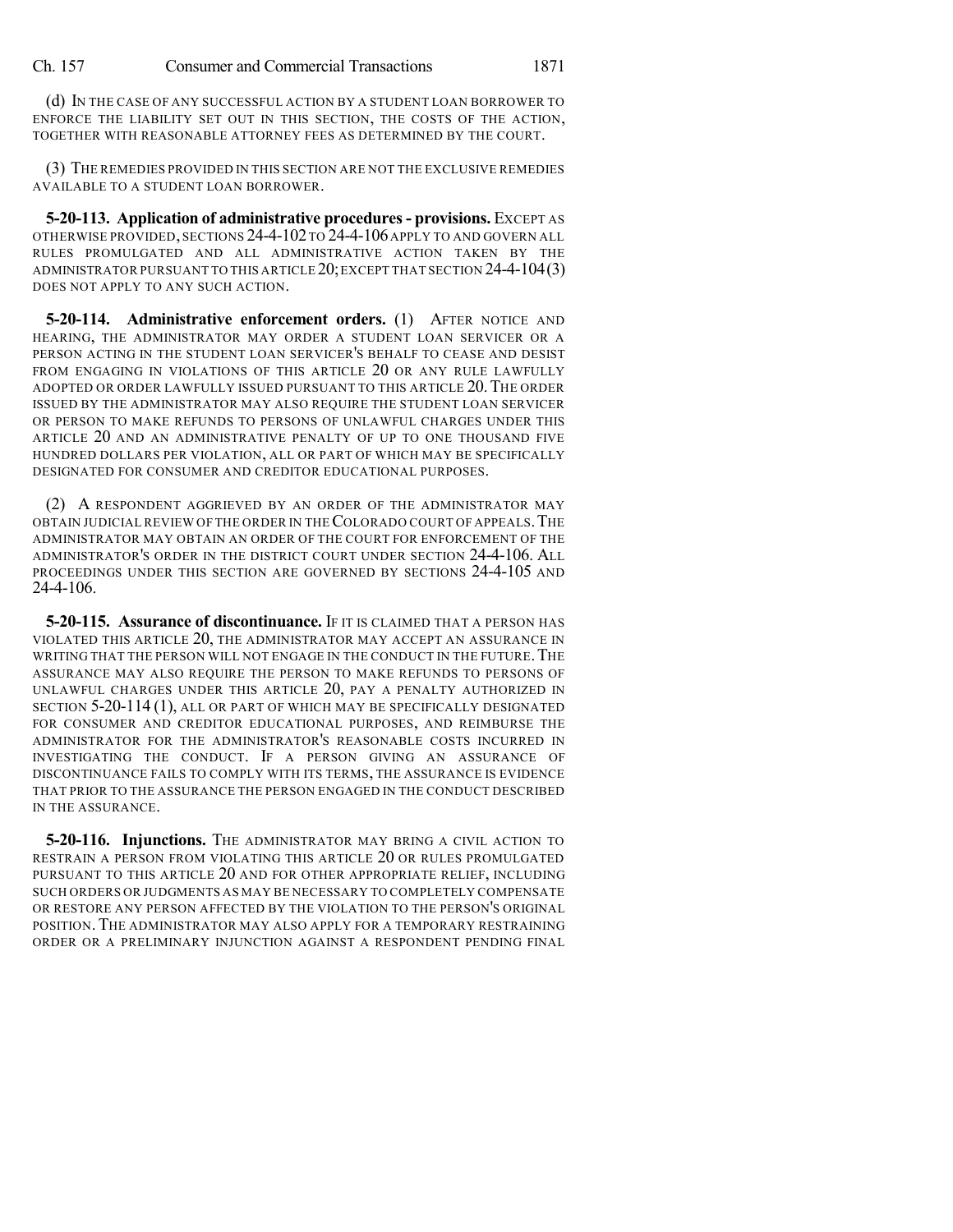DETERMINATION OF PROCEEDINGS. NO BOND OR OTHER SECURITY IS REQUIRED OF THE ADMINISTRATOR BEFORE RELIEF UNDER THIS SECTION MAY BE GRANTED.

**5-20-117. Civil actions by the administrator.**THE ADMINISTRATOR MAY BRING A CIVIL ACTION AGAINST A STUDENT LOAN SERVICER FOR ANY VIOLATION OF THIS ARTICLE 20. AN ACTION MAY RELATE TO TRANSACTIONS WITH MORE THAN ONE PERSON. THE COURT MAY ORDER A STUDENT LOAN SERVICER TO REFUND TO A PERSON ANY CHARGES COLLECTED IN VIOLATION OF THIS ARTICLE 20 AND MAY ALSO ASSESS CIVIL PENALTIES AGAINST THE STUDENT LOAN SERVICER AS SET FORTH IN SECTION 5-20-112 (2). IF THE ADMINISTRATOR PREVAILS IN AN ACTION BROUGHT UNDER THIS SECTION, THE ADMINISTRATOR MAY RECOVER REASONABLE COSTS IN INVESTIGATING AND BRINGING THE ACTION AND MAY RECOVER REASONABLE ATTORNEY FEES.

**5-20-118. Limitations.**NOTWITHSTANDINGARTICLE 80OF TITLE 13,ALL ACTIONS BROUGHT UNDER THIS ARTICLE 20MUST BE COMMENCED WITHIN FOUR YEARS AFTER THE DATE ON WHICH ANY VIOLATION OF THIS ARTICLE 20 OCCURRED OR THE DATE ON WHICH THE LAST IN A SERIES OF SUCH ACTS OR PRACTICES OCCURRED OR WITHIN FOUR YEARS AFTER THE PLAINTIFF DISCOVERED OR IN THE EXERCISE OF REASONABLE DILIGENCE SHOULD HAVE DISCOVERED THE OCCURRENCE OF A VIOLATION OF THIS ARTICLE 20; EXCEPT THAT THE PERIOD OF LIMITATION PROVIDED IN THIS SECTION MAY BE EXTENDED FOR A PERIOD OF ONE YEAR IF THE PLAINTIFF PROVES THAT FAILURE TO TIMELY COMMENCE THE ACTION WAS CAUSED BY THE DEFENDANT ENGAGING IN CONDUCT CALCULATED TO INDUCE THE PLAINTIFF TO REFRAIN FROM OR POSTPONE THE COMMENCEMENT OF THE ACTION.

**5-20-119. Confidentialinformation.**(1) THE ADMINISTRATOR SHALL NOT MAKE PUBLIC THE NAME OR IDENTITY OF A PERSON WHOSE ACTS OR CONDUCT THE ADMINISTRATOR INVESTIGATES OR EXAMINES PURSUANT TO THIS ARTICLE 20OR THE FACTS DISCLOSED IN THE INVESTIGATION OR EXAMINATION.

(2) THE ADMINISTRATOR MAY DISCLOSE LICENSE APPLICATION AND RENEWAL RECORDS PROVIDED TO THE ADMINISTRATOR AND OTHER CONTENTS OF LICENSE RECORDS MAINTAINED PURSUANT TO THIS ARTICLE 20, BUT THE ADMINISTRATOR SHALL NOT MAKE PUBLIC THE CONFIDENTIAL INFORMATION CONTAINED IN THE RECORDS.

(3) THE RESTRICTIONS ON THE DISCLOSURE OF INFORMATION IN SUBSECTIONS (1) AND (2) OF THIS SECTION DO NOT APPLY TO DISCLOSURES BY THE ADMINISTRATOR IN ACTIONS OR ADMINISTRATIVE ENFORCEMENT PROCEEDINGS PURSUANT TO THIS ARTICLE 20.

**SECTION 3.** In Colorado Revised Statutes, 6-1-105, **add** (1)(lll) as follows:

**6-1-105. Deceptive trade practices.** (1) A person engages in a deceptive trade practice when, in the course of the person's business, vocation, or occupation, the person:

(lll) VIOLATES ARTICLE 20 OF TITLE 5.

**SECTION 4.** In Colorado Revised Statutes, 13-4-102, add (2)(mm) as follows: